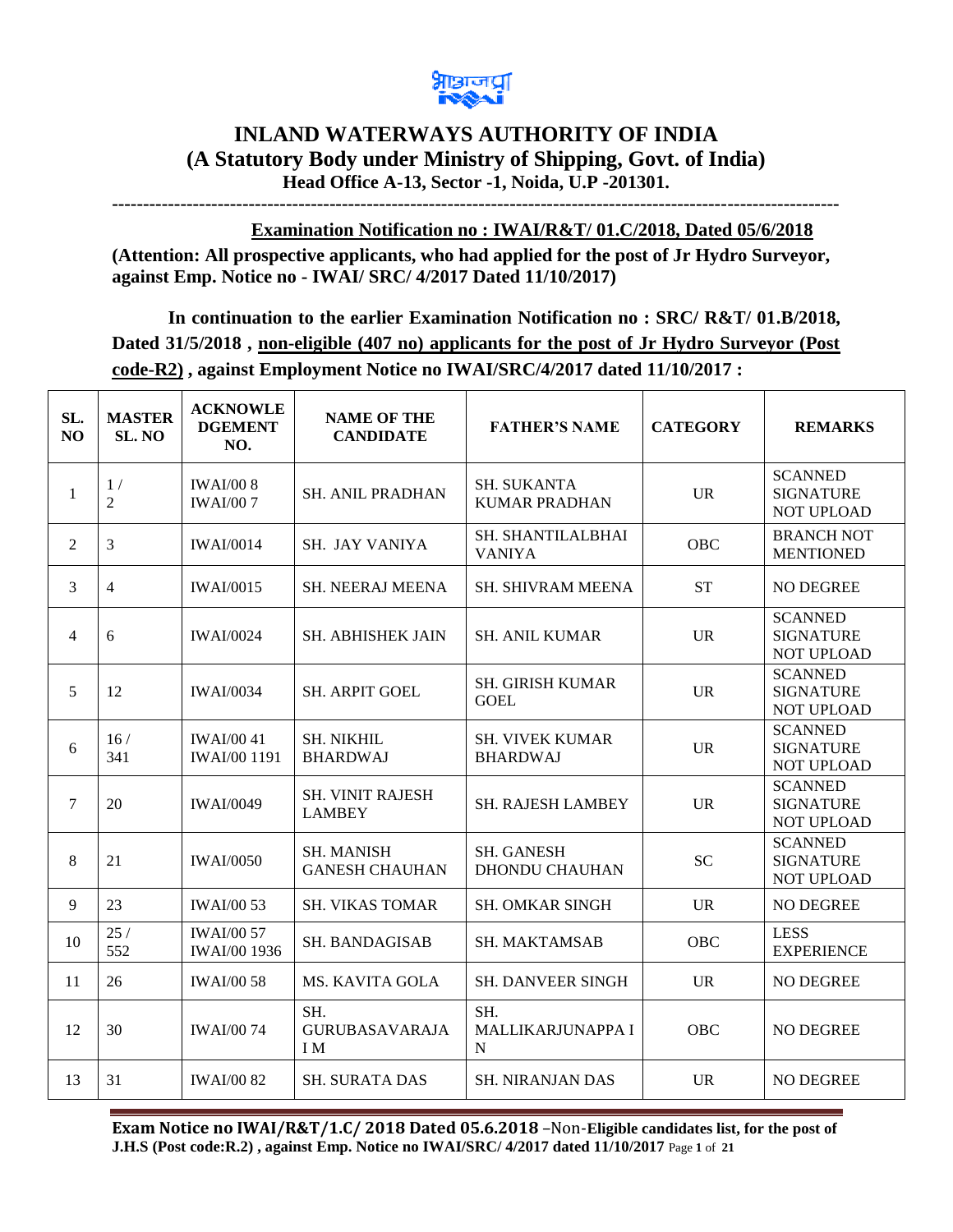| 14 | 33                 | <b>IWAI/00 85</b>                                                | <b>SH. SUVADIP</b><br><b>TRIPATHI</b>        | <b>SH. SISIR KUMAR</b><br><b>TRIPATHI</b>   | <b>UR</b>               | <b>NO DEGREE</b>                                                 |
|----|--------------------|------------------------------------------------------------------|----------------------------------------------|---------------------------------------------|-------------------------|------------------------------------------------------------------|
| 15 | 34                 | <b>IWAI/00 86</b>                                                | <b>SH. SATYENDRA</b><br><b>KUMAR</b>         | SH. BASANT PRASAD                           | EX<br><b>SERVICEMAN</b> | $SR-II$<br><b>COMPLETE</b><br><b>DATE NOT</b><br><b>PROVIDED</b> |
| 16 | 41                 | <b>IWAI/00 108</b>                                               | SH. BISWAJIT NANDI                           | SH. SIBARAM NANDI                           | <b>UR</b>               | NO EXPERIENCE                                                    |
| 17 | 43/<br>136         | <b>IWAI/00 111</b><br><b>IWAI/00 437</b>                         | SH. PROLOY DUTTA                             | LATE SH. ASUTOSH<br><b>DUTTA</b>            | OBC                     | NO DEGREE                                                        |
| 18 | 49                 | <b>IWAI/00 124</b>                                               | SH. POTHUGANTI<br>PRAVEEN CHARI              | SH. POTHUGANTI<br><b>BRAHMA CHARI</b>       | OBC                     | <b>DUPLICATE</b><br><b>COPY</b>                                  |
| 19 | 50                 | <b>IWAI/00131</b>                                                | <b>SH. UTTAM KUMAR</b><br><b>PRASAD</b>      | <b>SH. VIJAY KUMAR</b><br><b>PRASAD</b>     | OBC                     | <b>SCANNED</b><br><b>SIGNATURE</b><br>NOT UPLOAD                 |
| 20 | 52                 | <b>IWAI/00138</b>                                                | <b>SH. PAWAN KUMAR</b><br><b>MEENA</b>       | <b>SH. FATEH SINGH</b><br><b>MEENA</b>      | <b>ST</b>               | <b>SCANNED</b><br><b>SIGNATURE</b><br><b>NOT UPLOAD</b>          |
| 21 | 53/<br>358         | <b>IWAI/00 140</b><br><b>IWAI/00 1294</b>                        | MS. ROJA<br><b>BADAVATH</b>                  | <b>SH. PRAKASH</b><br><b>BADAVATH</b>       | <b>ST</b>               | <b>SCANNED</b><br><b>SIGNATURE</b><br>NOT UPLOAD                 |
| 22 | 54/<br>464         | <b>IWAI/00 145</b><br><b>IWAI/00 1682</b>                        | <b>SH. SUKESH</b><br><b>CHOWDHURY</b>        | <b>SH. BIJOY</b><br><b>CHOWDHURY</b>        | <b>ST</b>               | NO DEGREE                                                        |
| 23 | 55                 | <b>IWAI/00 149</b>                                               | <b>SH. ANAND</b><br><b>MANDAL</b>            | <b>SH. ADHIK LAL</b><br><b>MANDAL</b>       | <b>OBC</b>              | NO DEGREE                                                        |
| 24 | 56                 | <b>IWAI/00151</b>                                                | <b>SH. DEVVRAT</b>                           | <b>SH. KANWAR SAIN</b>                      | <b>SC</b>               | <b>SCANNED</b><br><b>SIGNATURE</b><br>NOT UPLOAD                 |
| 25 | 57                 | <b>IWAI/00 152</b>                                               | <b>SH. RAMRANG</b>                           | <b>SH. RAMSURAT</b>                         | OBC                     | NO DEGREE                                                        |
| 26 | 58                 | <b>IWAI/00 155</b>                                               | <b>SH. MOHD WASI</b>                         | SH. MEHARDEEN                               | OBC                     | <b>SCANNED</b><br><b>SIGNATURE</b><br>NOT UPLOAD                 |
| 27 | 59                 | <b>IWAI/00 157</b>                                               | SH. DASHAVATH<br><b>MALLIKARJUNA</b><br>NAIK | SH. DASHAVATH<br><b>BALAJI NAIK</b>         | <b>ST</b>               | <b>SCANNED</b><br><b>SIGNATURE</b><br>NOT UPLOAD                 |
| 28 | 60                 | <b>IWAI/00 158</b>                                               | <b>SH. INGILELA</b><br><b>MAHESH</b>         | <b>SH. INGILELA</b><br><b>AUDISESHAIAH</b>  | <b>SC</b>               | <b>SCANNED</b><br><b>SIGNATURE</b><br><b>NOT UPLOAD</b>          |
| 29 | 61                 | <b>IWAI/00 161</b>                                               | <b>SH. MARUPAKA</b><br><b>ARAVIND</b>        | <b>SH. MARUPAKA</b><br><b>RAVINDER</b>      | OBC                     | <b>SCANNED</b><br><b>SIGNATURE</b><br>NOT UPLOAD                 |
| 30 | 62                 | <b>IWAI/00 165</b>                                               | <b>SH. LOKENDRA</b><br><b>KAUSHAL</b>        | <b>SH. MAHESH</b><br><b>CHANDRA KAUSHAL</b> | OBC                     | <b>SCANNED</b><br><b>SIGNATURE</b><br>NOT UPLOAD                 |
| 31 | 63                 | <b>IWAI/00 174</b>                                               | SH. MEDA<br>ANJANEYULU                       | SH. MEDA<br>VENKATESWARLU                   | <b>ST</b>               | NO DEGREE                                                        |
| 32 | 64                 | <b>IWAI/00 176</b>                                               | <b>SH. NITESH SINGH</b>                      | <b>SH. NARENDRA</b><br><b>KUMAR SINGH</b>   | <b>UR</b>               | <b>SCANNED</b><br><b>SIGNATURE</b><br>NOT UPLOAD                 |
| 33 | 65/<br>897/<br>902 | <b>IWAI/00 180</b><br><b>IWAI/00 3044</b><br><b>IWAI/00 3060</b> | SH. JYOTIRMOY<br><b>NATH</b>                 | SH. GHANA KANTA<br><b>NATH</b>              | OBC                     | NO DEGREE                                                        |

**Exam Notice no IWAI/R&T/1.C/ 2018 Dated 05.6.2018** –Non-**Eligible candidates list, for the post of J.H.S (Post code:R.2) , against Emp. Notice no IWAI/SRC/ 4/2017 dated 11/10/2017** Page **2** of **21**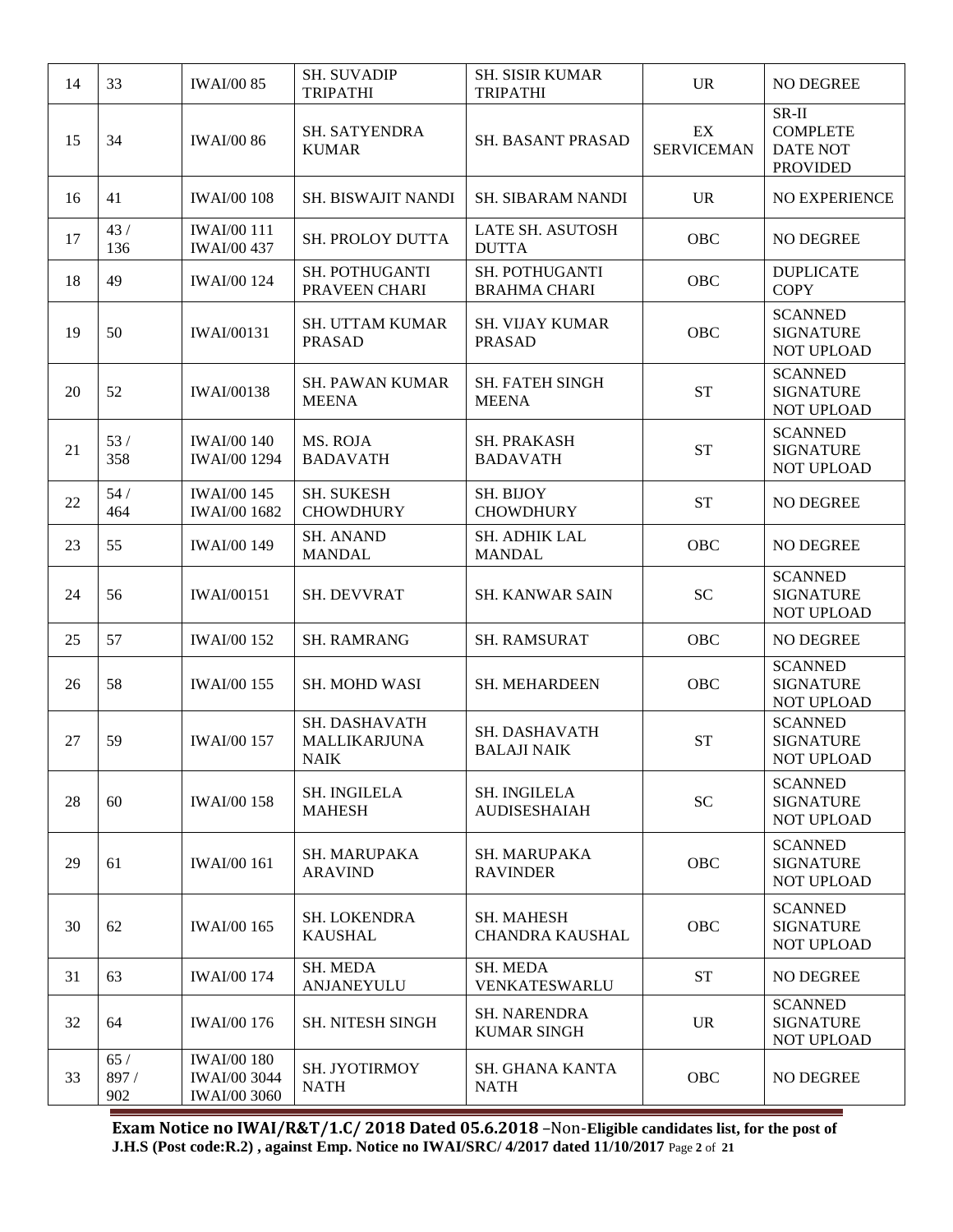| 34 | 67                 | <b>IWAI/00 186</b>                                             | SH. GOGU<br><b>RAJASHEKHAR</b><br><b>REDDY</b> | <b>SH. GOGU VENKAT</b><br><b>REDDY</b>                 | <b>UR</b>               | NO DEGREE                                                  |
|----|--------------------|----------------------------------------------------------------|------------------------------------------------|--------------------------------------------------------|-------------------------|------------------------------------------------------------|
| 35 | 68                 | <b>IWAI/00 187</b>                                             | SH. BODA<br><b>MANGILAL</b>                    | <b>SH. BODA EERU</b>                                   | <b>ST</b>               | <b>NO DEGREE</b>                                           |
| 36 | 70                 | <b>IWAI/00 193</b>                                             | <b>MS. BONI RENUKA</b>                         | <b>SH. BONI SURI NAIDU</b>                             | <b>OBC</b>              | NO DEGREE                                                  |
| 37 | 71                 | <b>IWAI/00 195</b>                                             | <b>SH. SUNOJ KUMAR</b><br>M                    | SH. CHANIYAPPA<br><b>NAIK</b>                          | <b>ST</b>               | <b>SCANNED</b><br><b>SIGNATURE</b><br>NOT UPLOAD           |
| 38 | 73/<br>253/<br>254 | <b>IWAI/00 911</b><br><b>IWAI/00 912</b><br><b>IWAI/00 205</b> | <b>MS. BITLA RANI</b>                          | <b>SH. NAGESH</b>                                      | OBC                     | NO DEGREE                                                  |
| 39 | 78                 | <b>IWAI/00 214</b>                                             | <b>SH. BAPAN GARAIN</b>                        | <b>SH. DILIP GARAIN</b>                                | OBC                     | NO DEGREE IN<br><b>CIVIL</b>                               |
| 40 | 80                 | <b>IWAI/00 216</b>                                             | SH. PIYUSH KUMAR<br><b>SONU</b>                | SH. JANARDHAN<br>PRASAD SAH                            | OBC                     | <b>SCANNED</b><br><b>SIGNATURE</b><br>NOT UPLOAD           |
| 41 | 81                 | <b>IWAI/00 218</b>                                             | MS. MAMTA SINGH                                | <b>SH. RAM BHAJAN</b><br><b>MAURYA</b>                 | OBC                     | NO DEGREE                                                  |
| 42 | 82                 | <b>IWAI/00 219</b>                                             | SH. SHRISH SINGH<br><b>PARIHAR</b>             | <b>SH. BHASKAR SINGH</b><br><b>PARIHAR</b>             | <b>EXSERVICEM</b><br>AN | NO DEGREE IN<br><b>CIVIL</b>                               |
| 43 | 85                 | <b>IWAI/00 227</b>                                             | <b>SH. HARSH GUPTA</b>                         | <b>SH. PRAMOD GUPTA</b>                                | <b>UR</b>               | <b>NO DEGREE</b>                                           |
| 44 | 89                 | <b>IWAI/00 258</b>                                             | <b>SH. BHEEM SINGH</b>                         | <b>SH. SUMER SINGH</b>                                 | EX<br><b>SERVICEMAN</b> | NO DEGREE IN<br><b>CIVIL</b>                               |
| 45 | 92                 | <b>IWAI/00 271</b>                                             | <b>SH. SURESH KUMAR</b><br><b>JENA</b>         | SH. RATNAKAR JENA                                      | EX<br><b>SERVICEMAN</b> | <b>NO CLEARLY</b><br><b>MENTIONED</b><br><b>EXPERIENCE</b> |
| 46 | 94                 | <b>IWAI/00 275</b>                                             | <b>SH. DANDU SURESH</b>                        | <b>SH. DANDU</b><br><b>SUBRAMANYAM</b><br><b>REDDY</b> | OBC                     | NO DEGREE IN<br><b>CIVIL</b>                               |
| 47 | 98                 | <b>IWAI/00 289</b>                                             | MS. NABINA SHYAM                               | SH. JOYDEV SHYAM                                       | <b>UR</b>               | <b>SCANNED</b><br><b>SIGNATURE</b><br>NOT UPLOAD           |
| 48 | 99                 | <b>IWAI/00 292</b>                                             | SH. VIKASH<br><b>CHANDRA MANDAL</b>            | SH. ASHOK MANDAL                                       | OBC                     | NO EXPERIENCE                                              |
| 49 | 100                | <b>IWAI/00 295</b>                                             | <b>SH. BANOTH</b><br><b>BABURAO</b>            | SH. BANOTH<br><b>BAOSINGH</b>                          | <b>ST</b>               | NO DEGREE                                                  |
| 50 | 101                | <b>IWAI/00 298</b>                                             | <b>SH. NAVNEET</b><br><b>KUMAR</b>             | SH. SURESH PAL                                         | <b>UR</b>               | NO DEGREE                                                  |
| 51 | 102/<br>103        | <b>IWAI/00 305</b><br><b>IWAI/00 308</b>                       | SH. RAJA DUTTA                                 | <b>SH. RAM CHANDRA</b><br><b>DUTTA</b>                 | <b>UR</b>               | NO DEGREE                                                  |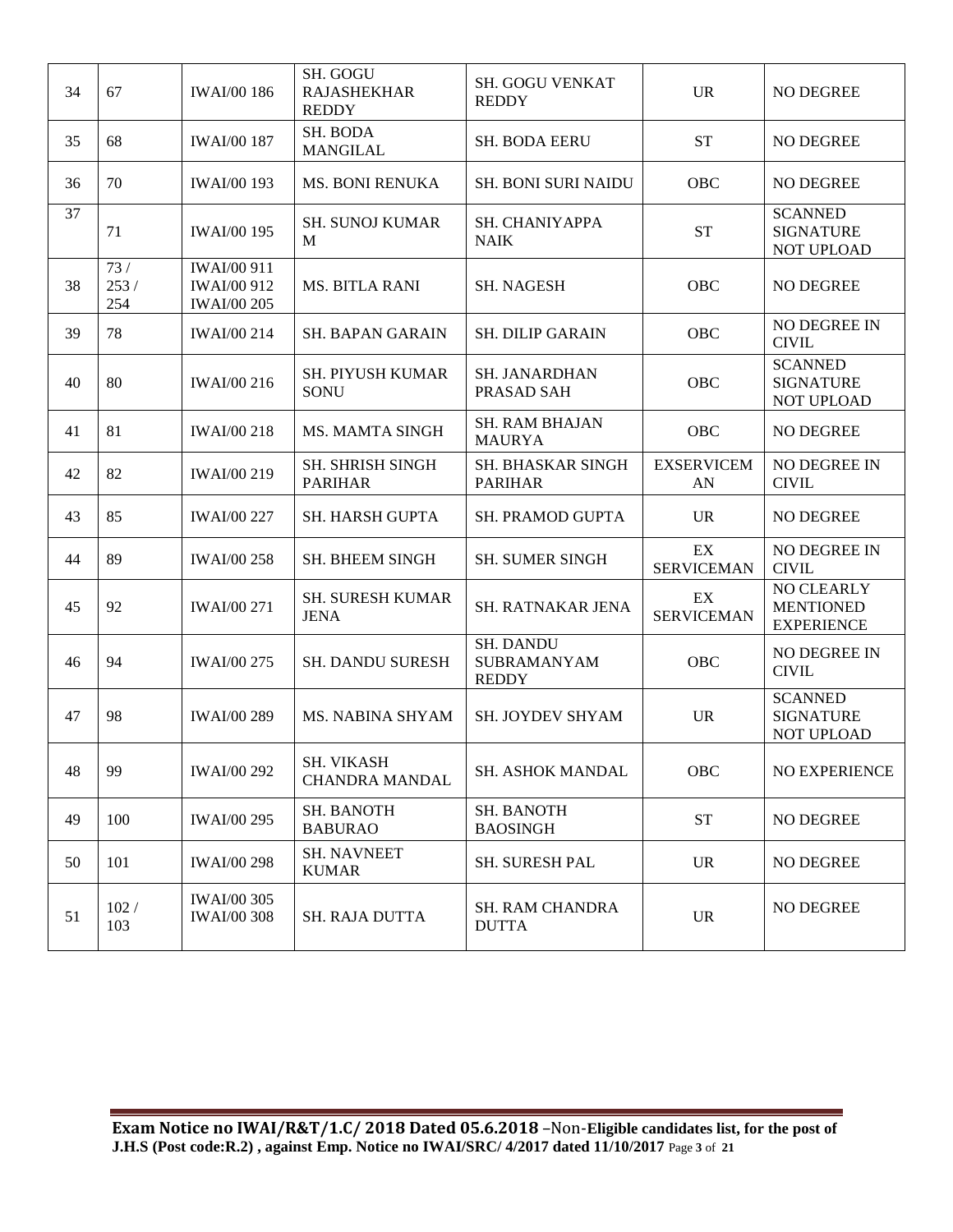|    | 104/         | <b>IWAI/00 537</b>                       |                                                        |                                          |           |                                                  |
|----|--------------|------------------------------------------|--------------------------------------------------------|------------------------------------------|-----------|--------------------------------------------------|
|    | 105/         | <b>IWAI/00 538</b>                       |                                                        |                                          |           |                                                  |
|    | 106/         | <b>IWAI/00 539</b>                       |                                                        |                                          |           |                                                  |
|    | 107/<br>162/ | <b>IWAI/00 540</b>                       |                                                        |                                          |           | NO DEGREE                                        |
|    | 163/         | <b>IWAI/00 541</b><br><b>IWAI/00 310</b> | <b>SH MOKALLA</b>                                      | SH. MOKALLA                              |           |                                                  |
| 52 | 164/         | <b>IWAI/00 311</b>                       | <b>SUNEEL</b>                                          | <b>ACHAIAH</b>                           | <b>ST</b> | <b>DUPLICATE</b>                                 |
|    | 165/         | <b>IWAI/00 312</b>                       |                                                        |                                          |           | <b>COPY</b>                                      |
|    | 166/         | <b>IWAI/00 313</b>                       |                                                        |                                          |           |                                                  |
|    | 491 /        | <b>IWAI/00 1762</b>                      |                                                        |                                          |           |                                                  |
|    | 492/         | <b>IWAI/00 1763</b>                      |                                                        |                                          |           |                                                  |
|    | 493          | <b>IWAI/00 1764</b>                      |                                                        |                                          |           |                                                  |
| 53 | 108          | <b>IWAI/00 314</b>                       | <b>SH. RAJESH</b><br><b>VISHWAKARMA</b>                | <b>SH. RAM SHANKAR</b>                   | OBC       | NO DEGREE                                        |
| 54 | 110          | <b>IWAI/00 329</b>                       | <b>SH. NAVNEET</b><br><b>RASAD</b>                     | SH. SHATRUGHAN<br><b>CHOUDHARY</b>       | <b>UR</b> | NO DEGREE                                        |
| 55 | 118          | <b>IWAI/00 352</b>                       | <b>SH. SANTOSH</b><br><b>KUMAR</b>                     | <b>SH. DINA NATH SAH</b>                 | <b>ST</b> | NO DEGREE                                        |
| 56 | 120          | <b>IWAI/00 356</b>                       | <b>SH. MORSA</b><br><b>VENKATA RAMANA</b>              | <b>SH. MORSA</b><br>SRINIVASULU          | OBC       | <b>NO EXPERIENCE</b>                             |
| 57 | 123          | <b>IWAI/00 363</b>                       | <b>SH. AKSHAY KUMAR</b>                                | <b>SH. MEHAR SINGH</b>                   | <b>SC</b> | NO DEGREE                                        |
| 58 | 125          | <b>IWAI/00 394</b>                       | SH. SAUMOJIT<br><b>CHATTERJEE</b>                      | SH. SHYAMAL<br>KUMAR CHATTERJEE          | <b>UR</b> | <b>SCANNED</b><br><b>SIGNATURE</b><br>NOT UPLOAD |
| 59 | 126          | <b>IWAI/00 396</b>                       | <b>SH. VIKRANT</b><br><b>TRIVEDI</b>                   | <b>SH. CHANDRA</b><br>PRAKASH TRIVEDI    | <b>UR</b> | NO DEGREE                                        |
| 60 | 129          | <b>IWAI/00408</b>                        | SH. MAHESHVARAN<br>$\mathbf{V}$                        | <b>SH. N M VADIVEL</b>                   | <b>SC</b> | <b>SCANNED</b><br><b>SIGNATURE</b><br>NOT UPLOAD |
| 61 | 131/<br>330  | <b>IWAI/00 415</b><br>IWAI/00 1159       | <b>SH. SUNIL KUMAR</b><br><b>CHAUDHARI</b>             | <b>SH. JAWAHAR</b><br><b>PRASAD</b>      | OBC       | NO EXPERIENCE                                    |
| 62 | 134          | <b>IWAI/00 425</b>                       | MS.<br>KARAMKANTISWAP<br>NA                            | SH.<br>KARAMKANTISHAN<br><b>KARAIAH</b>  | OBC       | NO DEGREE                                        |
| 63 | 135          | <b>IWAI/00 429</b>                       | <b>SH. KAMAL KUMAR</b>                                 | <b>SH. RAJ KUMAR</b><br><b>SHARMA</b>    | <b>UR</b> | <b>SCANNED</b><br><b>SIGNATURE</b><br>NOT UPLOAD |
| 64 | 137          | <b>IWAI/00442</b>                        | <b>SH. SAIKAT HAIT</b>                                 | <b>SH. SACHINDRA</b><br><b>NATH HAIT</b> | <b>UR</b> | NO DEGREE                                        |
| 65 | 138          | <b>IWAI/00 443</b>                       | SH. KHOOBCHAND<br><b>VERMA</b>                         | <b>SH. JAGANNATH</b><br><b>VERMA</b>     | OBC       | NO DEGREE                                        |
| 66 | 139          | <b>IWAI/00 456</b>                       | SH.<br>PARTHASARATHY                                   | <b>SH. KUMAR</b>                         | SC        | NO DEGREE                                        |
| 67 | 140          | <b>IWAI/00 466</b>                       | <b>SH. MUKALA</b><br>YAGNESWARA<br><b>RAJIV GANDHI</b> | SH. MUKALA<br>NAGABHUSHANAM              | OBC       | <b>SCANNED</b><br><b>SIGNATURE</b><br>NOT UPLOAD |
| 68 | 141          | <b>IWAI/00 467</b>                       | <b>SH. ANKUR SINGH</b>                                 | <b>SH. MANOJ KUMAR</b>                   | <b>UR</b> | <b>SCANNED</b><br><b>SIGNATURE</b><br>NOT UPLOAD |

**Exam Notice no IWAI/R&T/1.C/ 2018 Dated 05.6.2018** –Non-**Eligible candidates list, for the post of J.H.S (Post code:R.2) , against Emp. Notice no IWAI/SRC/ 4/2017 dated 11/10/2017** Page **4** of **21**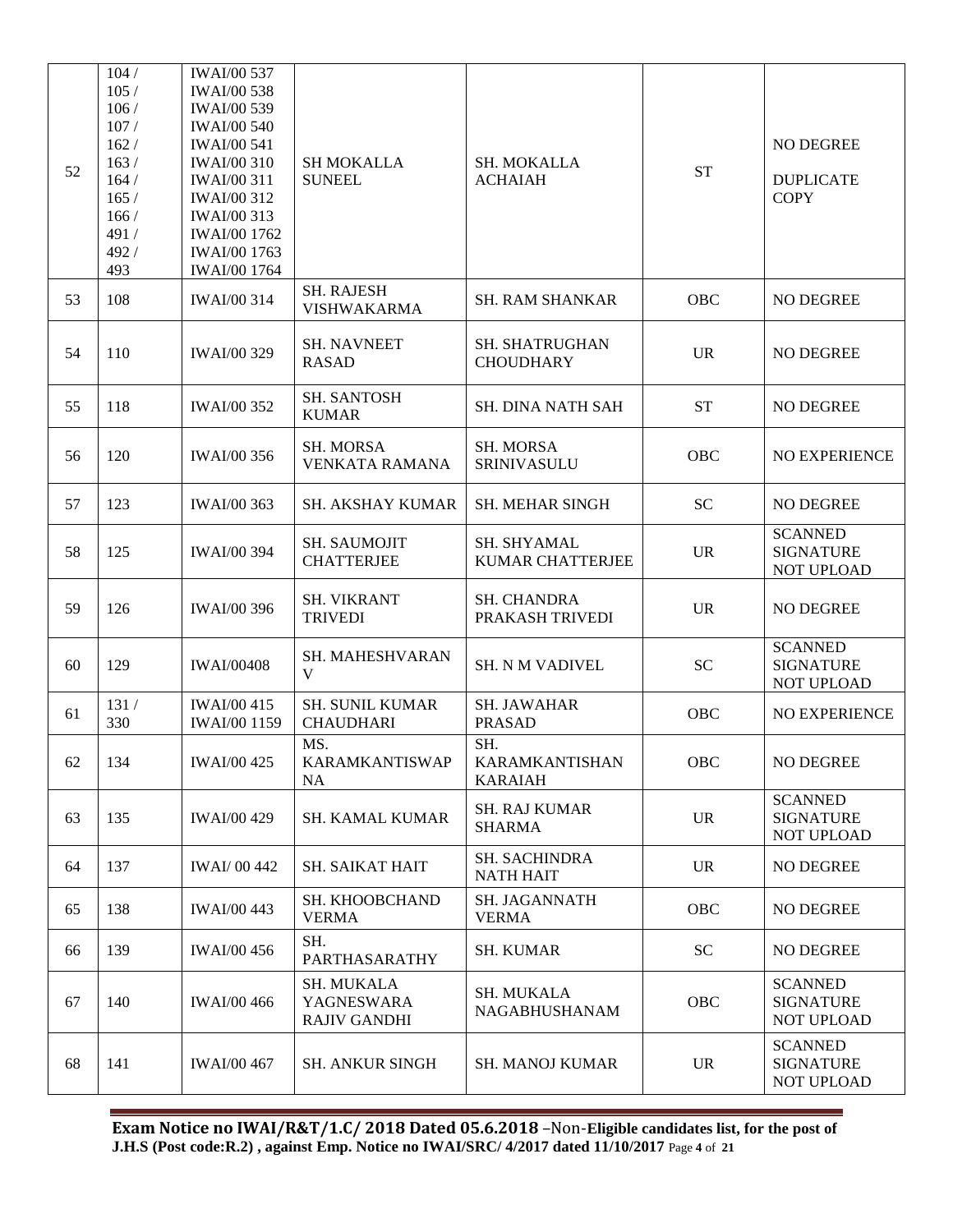| 69 | 142                 | <b>IWAI/00 473</b>                                             | <b>SH. MADIKI</b><br><b>BULLIABBAI</b>                  | SH. MADIKI RAJA<br><b>BABU</b>       | <b>SC</b>  | NO DEGREE IN<br><b>CIVIL</b>                     |
|----|---------------------|----------------------------------------------------------------|---------------------------------------------------------|--------------------------------------|------------|--------------------------------------------------|
| 70 | 143                 | <b>IWAI/00 475</b>                                             | <b>SH. AMAL JOSEPH</b>                                  | SH. JOSEPH<br><b>MATTHEW</b>         | <b>UR</b>  | NO DEGREE IN<br><b>CIVIL</b>                     |
| 71 | 147                 | <b>IWAI/00 492</b>                                             | SH. DHARMENDRA<br><b>BHARDWAJ</b>                       | <b>SH. NIRANJAN</b><br><b>PRASAD</b> | <b>UR</b>  | <b>SCANNED</b><br><b>SIGNATURE</b><br>NOT UPLOAD |
| 72 | 148/<br>149/<br>150 | <b>IWAI/00 498</b><br><b>IWAI/00 499</b><br><b>IWAI/00 500</b> | SH. NADIMIDHODDI<br><b>SHYAMSON</b>                     | SH. NADIMIDHODDI<br><b>SHIROMANI</b> | <b>SC</b>  | NO DEGREE<br><b>DUPLICATE</b><br><b>COPY</b>     |
| 73 | 157                 | <b>IWAI/00 515</b>                                             | <b>SH. NUNAVATH</b><br><b>JAIPAL</b>                    | SH. N.LAKYA                          | <b>ST</b>  | NO DEGREE                                        |
| 74 | 160                 | <b>IWAI/00 533</b>                                             | SH. SHAIK KHALED                                        | <b>SH. ABDUL GAFFAR</b>              | <b>UR</b>  | NO DEGREE                                        |
| 75 | 161                 | <b>IWAI/00 534</b>                                             | SH. SHIVKEHS<br><b>MEENA</b>                            | <b>SH. RAMAN LAL</b><br><b>MEENA</b> | <b>ST</b>  | NO EXPERIENCE                                    |
| 76 | 172                 | <b>IWAI/00 565</b>                                             | <b>SH. ASHISH</b><br><b>KUSHWAHA</b>                    | SH. PHOOLCHANDRA<br><b>KUSHWAHA</b>  | OBC        | NO DEGREE                                        |
| 77 | 174                 | <b>IWAI/00 575</b>                                             | SH. DHARAVATH<br><b>SRINU</b>                           | SH. DHARAVATH<br><b>SHIVA</b>        | <b>ST</b>  | <b>NO DEGREE</b>                                 |
| 78 | 175                 | <b>IWAI/00 577</b>                                             | <b>SH. PRABUP</b>                                       | <b>SH. PONRAJ R</b>                  | OBC        | NO DEGREE                                        |
| 79 | 186                 | <b>IWAI/00 636</b>                                             | SH. JADIGALA<br><b>PRASHANTH</b>                        | SH. JADIGALA<br>VENKATARAMANA        | OBC        | <b>SCANNED</b><br><b>SIGNATURE</b><br>NOT UPLOAD |
| 80 | 189                 | <b>IWAI/00 648</b>                                             | MS. NEHA VERMA                                          | <b>SH. A L VERMA</b>                 | <b>OBC</b> | <b>SCANNED</b><br><b>SIGNATURE</b><br>NOT UPLOAD |
| 81 | 190                 | <b>IWAI/00 652</b>                                             | <b>SH. SAHABUDDIN</b>                                   | <b>SH. SAMEY SINGH</b>               | <b>OBC</b> | <b>NO EXPERIENCE</b>                             |
| 82 | 191                 | <b>IWAI/00 661</b>                                             | <b>SH. BURAGA</b><br><b>KRISHNA</b><br><b>CHAITANYA</b> | <b>SH. BURAGA</b><br><b>RAMAIAH</b>  | <b>SC</b>  | <b>SCANNED</b><br><b>SIGNATURE</b><br>NOT UPLOAD |
| 83 | 192/<br>200         | <b>IWAI/00 667</b><br><b>IWAI/00 681</b>                       | <b>MS. RAMALAKSHMI</b><br>G                             | <b>SH. GANESAN M</b>                 | OBC        | NO DEGREE /<br><b>DUPLICATE</b><br><b>COPY</b>   |
| 84 | 193/<br>198/<br>199 | <b>IWAI/00 668</b><br><b>IWAI/00 678</b><br><b>IWAI/00 679</b> | <b>SH. RAJALAKSHMI G</b>                                | <b>SH. GANESAN M</b>                 | OBC        | <b>DUPLICATE</b><br><b>COPY</b>                  |
| 85 | 194/<br>201         | <b>IWAI/00 670</b><br><b>IWAI/00 682</b>                       | <b>MS. SHUBHASINI S</b>                                 | <b>SH. SIVASANGAR S</b>              | OBC        | NO DEGREE<br>NO DEGREE IN<br><b>CIVIL</b>        |
| 86 | 195/<br>202         | <b>IWAI/00 672</b><br><b>IWAI/00 684</b>                       | MS.<br>PACKIALAKSHMIT                                   | SH. THIRUPPATHI M                    | SC         | NO DEGREE<br>NO DEGREE IN<br><b>CIVIL</b>        |
| 87 | 196                 | <b>IWAI/00 675</b>                                             | <b>MS. PAVITHRA A</b>                                   | <b>SH. ALAGARSAMY R</b>              | OBC        | NO DEGREE IN<br><b>CIVIL</b>                     |

**Exam Notice no IWAI/R&T/1.C/ 2018 Dated 05.6.2018** –Non-**Eligible candidates list, for the post of J.H.S (Post code:R.2) , against Emp. Notice no IWAI/SRC/ 4/2017 dated 11/10/2017** Page **5** of **21**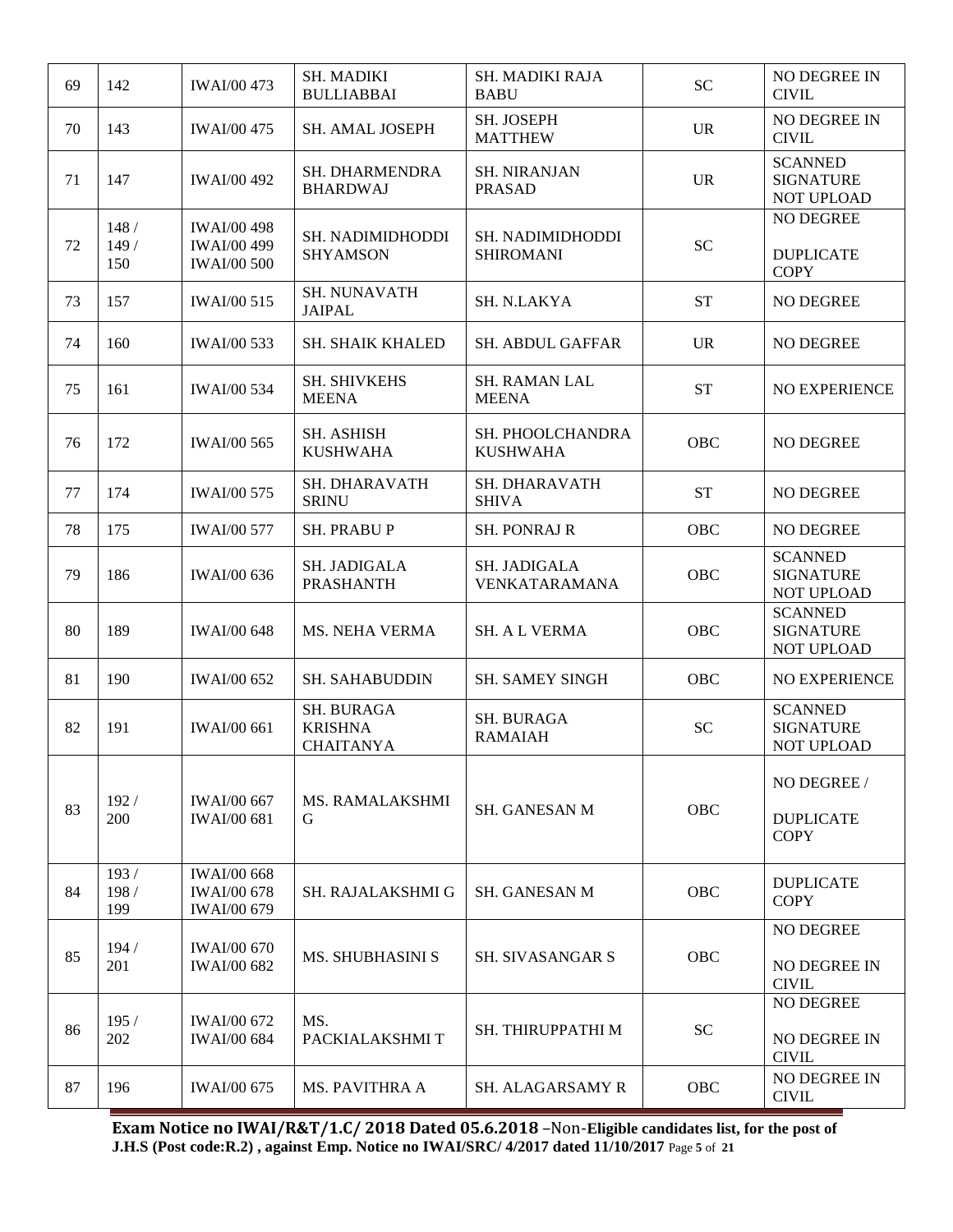| 88  | 197           | <b>IWAI/00 676</b>                        | <b>SH. HIMANSHU</b><br><b>PATLE</b>        | <b>SH. MAHENDRA</b><br><b>PATLE</b>             | <b>SC</b>  | <b>NO EXPERIENCE</b>                             |
|-----|---------------|-------------------------------------------|--------------------------------------------|-------------------------------------------------|------------|--------------------------------------------------|
| 89  | 203           | <b>IWAI/00 686</b>                        | SH. JITENDRA<br><b>KUMAR</b>               | <b>SH. TEJ RAM</b><br><b>MAURYA</b>             | OBC        | NO DEGREE IN<br><b>CIVIL</b>                     |
| 90  | 204           | <b>IWAI/00 693</b>                        | <b>SH. SUMIT KUMAR</b><br><b>MAURYA</b>    | SH. SANT LAL<br><b>MAURYA</b>                   | <b>OBC</b> | NO EXPERIENCE                                    |
| 91  | 206           | <b>IWAI/00 699</b>                        | SH. SASIKUMAR.P                            | SH. PADMANABAN.R                                | <b>OBC</b> | NO DEGREE IN<br><b>CIVIL</b>                     |
| 92  | 207           | <b>IWAI/00 703</b>                        | <b>SH. ARJUNGL</b>                         | SH. LOHITHAKSHAN                                | <b>OBC</b> | <b>SCANNED</b><br><b>SIGNATURE</b><br>NOT UPLOAD |
| 93  | $208/$<br>707 | <b>IWAI/00 2427</b><br><b>IWAI/00 710</b> | SH. MOHAMMAD<br><b>SHAHID</b>              | SH. MOHAMMAD<br><b>FAROOQ</b>                   | OBC        | NO EXPERIENCE                                    |
| 94  | 209           | <b>IWAI/00 714</b>                        | <b>SH. PARTHIBAN</b><br><b>RAJAN</b>       | SH. NATARAJAN U                                 | <b>SC</b>  | <b>SCANNED</b><br><b>SIGNATURE</b><br>NOT UPLOAD |
| 95  | 210           | <b>IWAI/00 715</b>                        | SH. DHIRENDRA<br><b>KUMAR</b>              | <b>SH. RAM CHANDRA</b>                          | OBC        | NO EXPERIENCE                                    |
| 96  | 211           | <b>IWAI/00 716</b>                        | SH. JITENDRA<br><b>KUMAR</b>               | SH. RAJENDRA<br><b>SINGH</b>                    | <b>SC</b>  | NO EXPERIENCE                                    |
| 97  | 212/<br>213   | <b>IWAI/00 718</b><br><b>IWAI/00 720</b>  | SH. HIRA GHOSH                             | SH. MRITYUNJOY<br><b>GHOSH</b>                  | <b>OBC</b> | NO DEGREE IN<br><b>CIVIL</b><br><b>DUPLICATE</b> |
|     |               |                                           |                                            |                                                 |            | <b>COPY</b>                                      |
| 98  | 219           | <b>IWAI/00 766</b>                        | <b>SH. GAUTAM</b><br>PAWAN DINESH          | <b>SH. DINESH KUMAR</b><br><b>JAIPAL</b>        | <b>SC</b>  | <b>SCANNED</b><br><b>SIGNATURE</b><br>NOT UPLOAD |
| 99  | 225           | <b>IWAI/00 798</b>                        | SH. VISHAL BABU<br><b>JAISWAL</b>          | <b>SH. ASHOK KUMAR</b>                          | OBC        | NO DEGREE                                        |
| 100 | 229           | <b>IWAI/00 808</b>                        | SH. SAMPADHA RAO<br><b>RAVIKUMAR</b>       | <b>SH. RAMARAO</b>                              | OBC        | NO EXPERIENCE                                    |
| 101 | 231           | <b>IWAI/00 816</b>                        | SH. ARUNPANDIYAN<br>S                      | SH. SELVARAJ P                                  | OBC        | <b>SCANNED</b><br><b>SIGNATURE</b><br>NOT UPLOAD |
| 102 | 234           | <b>IWAI/00 841</b>                        | <b>SH. BURI</b><br><b>CHAITANYA</b>        | <b>SH. BURI</b><br>NEELAKANTHAM<br><b>NAIDU</b> | <b>OBC</b> | <b>LESS</b><br><b>EXPERIENCE</b>                 |
| 103 | 236           | <b>IWAI/00 844</b>                        | SH. KEDARNATH<br><b>MEHER</b>              | <b>SH. TANKADHAR</b><br><b>MEHER</b>            | <b>ST</b>  | NO EXPERIENCE                                    |
| 104 | 238           | <b>IWAI/00 857</b>                        | SH. BOPPA BHANU<br><b>PRAVEEN</b>          | <b>SH. B V R PRASAD</b>                         | <b>UR</b>  | <b>NO DEGREE</b>                                 |
| 105 | 240           | <b>IWAI/00 859</b>                        | SH. SELVARAJ                               | SH. THEERTHAN                                   | <b>ST</b>  | NO DEGREE                                        |
| 106 | 249           | <b>IWAI/00 899</b>                        | <b>SH. PRAVESH</b><br>YADAV                | <b>SH. OMKARNATH</b><br>YADAV                   | OBC        | <b>SCANNED</b><br><b>SIGNATURE</b><br>NOT UPLOAD |
| 107 | 258           | <b>IWAI/00 929</b>                        | <b>SH. VIKRANTI</b><br><b>GAURAV DAYAL</b> | <b>SH. HARI PRASAD</b><br><b>DAYAL</b>          | SC         | NO DEGREE                                        |
| 108 | 264           | <b>IWAI/00 946</b>                        | <b>SH. ARAVIND RAJ P</b>                   | SH. PALPANDIAN A                                | <b>OBC</b> | <b>SCANNED</b><br><b>SIGNATURE</b><br>NOT UPLOAD |

**Exam Notice no IWAI/R&T/1.C/ 2018 Dated 05.6.2018** –Non-**Eligible candidates list, for the post of J.H.S (Post code:R.2) , against Emp. Notice no IWAI/SRC/ 4/2017 dated 11/10/2017** Page **6** of **21**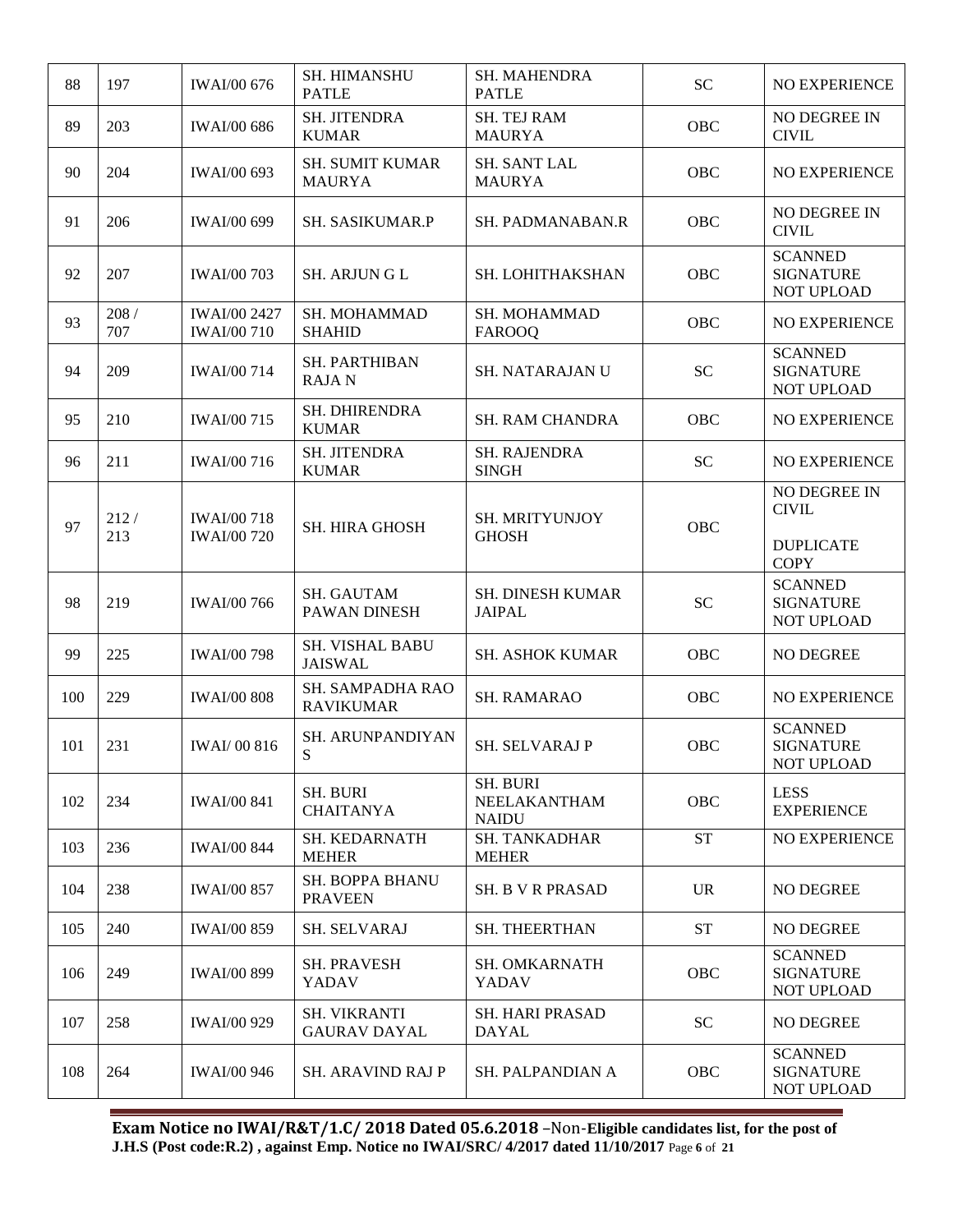| 109 | 265                         | <b>IWAI/00 950</b>                                                                       | <b>SH. SIRANJEEVI</b>                    | <b>SH. MUNUSAMY</b>                           | <b>UR</b>               | <b>NO DEGREE</b>                                              |
|-----|-----------------------------|------------------------------------------------------------------------------------------|------------------------------------------|-----------------------------------------------|-------------------------|---------------------------------------------------------------|
| 110 | 268                         | <b>IWAI/00 955</b>                                                                       | <b>SH. ASHISH</b><br>PUNDLIK PAKHIDDE    | <b>SH. PUNDLIK</b><br><b>SHANKAR PAKHIDDE</b> | <b>SC</b>               | <b>SCANNED</b><br><b>SIGNATURE</b><br>NOT UPLOAD              |
| 111 | 269                         | <b>IWAI/00 957</b>                                                                       | MS. PUSHPA BHOLA<br><b>YADAV</b>         | SH. BHOLA<br><b>SURAJPAL YADAV</b>            | OBC                     | <b>SCANNED</b><br><b>SIGNATURE</b><br><b>NOT UPLOAD</b>       |
| 112 | 274                         | <b>IWAI/00 975</b>                                                                       | <b>SH. BANOTH</b><br><b>PRAVEEN</b>      | <b>SH. BANOTH</b><br><b>ROOPSINGH</b>         | <b>ST</b>               | <b>NO DEGREE</b>                                              |
| 113 | 276                         | <b>IWAI/00 979</b>                                                                       | <b>SH. ARUN R</b>                        | <b>SH. S RAJENDIRAN</b>                       | <b>OBC</b>              | <b>SCANNED</b><br><b>SIGNATURE</b><br>NOT UPLOAD              |
| 114 | 279                         | <b>IWAI/00 986</b>                                                                       | <b>SH. VANDIT TYAGI</b>                  | <b>SH. JAIPAL SINGH</b><br>TYAGI              | <b>UR</b>               | <b>SCANNED</b><br><b>SIGNATURE</b><br><b>NOT UPLOAD</b>       |
| 115 | 281                         | <b>IWAI/00 991</b>                                                                       | SH. CHAKALI<br>SATYANARAYANA             | <b>SH. C SANKAR</b>                           | OBC                     | NO DEGREE                                                     |
| 116 | 282                         | <b>IWAI/00 995</b>                                                                       | <b>SH. SOUVIK</b><br><b>CHATTERJEE</b>   | SH. MOHITOSH<br><b>CHATTERJEE</b>             | <b>UR</b>               | NO DESIRABLE<br><b>EXPERIENCE</b>                             |
| 117 | 288                         | <b>IWAI/00 1009</b>                                                                      | <b>SH. SYED SAJJAD</b>                   | <b>SH. SYED OSMAN</b>                         | <b>UR</b>               | NO DEGREE                                                     |
| 118 | 289 /<br>323/<br>342        | <b>IWAI/00 1011</b><br><b>IWAI/00 1142</b><br><b>IWAI/00 1195</b>                        | <b>SH. RAJESH KUMAR</b>                  | SH. JAGNARAYAN<br><b>PASWAN</b>               | <b>SC</b>               | NO DEGREE<br><b>SCANNED</b><br><b>SIGNATURE</b><br>NOT UPLOAD |
| 119 | 295                         | <b>IWAI/00 1040</b>                                                                      | <b>SH. DEEWAN SINGH</b>                  | <b>SH. SARDAR SINGH</b>                       | <b>ST</b>               | <b>SCANNED</b><br><b>SIGNATURE</b><br>NOT UPLOAD              |
| 120 | 296                         | <b>IWAI/00 1041</b>                                                                      | <b>SH. SIVASANKAR K</b>                  | <b>SH. KULANDAIVEL P</b>                      | OBC                     | <b>NO DEGREE IN</b><br><b>CIVIL</b>                           |
| 121 | 297                         | <b>IWAI/00 1047</b>                                                                      | SH. AMARTYA<br><b>KONAR</b>              | SH. SIDDHESWAR<br><b>KONAR</b>                | <b>UR</b>               | <b>NO EXPERIENCE</b>                                          |
| 122 | 298 /<br>299                | <b>IWAI/00 1055</b><br><b>IWAI/00 1056</b>                                               | SH. SHANISHAD K A                        | <b>SH. APPUTR</b>                             | EX<br><b>SERVICEMAN</b> | <b>OVER AGE</b>                                               |
| 123 | 300                         | <b>IWAI/00 1061</b>                                                                      | <b>SH. BALWAN SINGH</b>                  | <b>SH. DHARAM CHAND</b>                       | <b>EXSERVICEM</b><br>AN | <b>NO DEGREE</b>                                              |
| 124 | $301\ /$<br>325             | <b>IWAI/00 1069</b><br><b>IWAI/00 1146</b>                                               | <b>SH. BAHADUR</b><br><b>SINGH MEENA</b> | <b>SH. RAM NIWAS</b><br><b>MEENA</b>          | <b>ST</b>               | NO DEGREE                                                     |
| 125 | 307/<br>308/<br>309         | <b>IWAI/00 1100</b><br><b>IWAI/00 1101</b><br><b>IWAI/00 1102</b>                        | <b>SH. BALACHANDAR</b>                   | SH. ALAGARAJ                                  | OBC                     | NO DEGREE<br><b>DUPLICATE</b><br><b>COPY</b>                  |
| 126 | 312                         | <b>IWAI/00 1109</b>                                                                      | SH. GUGULOTH<br><b>SUMAN</b>             | <b>SH. GUGULOTH HARI</b>                      | <b>ST</b>               | NO DEGREE                                                     |
| 127 | 317/<br>318/<br>319/<br>320 | <b>IWAI/00 1126</b><br><b>IWAI/00 1127</b><br><b>IWAI/00 1128</b><br><b>IWAI/00 1129</b> | <b>SH. PRATHAP</b>                       | SH. KAMARAJ                                   | OBC                     | <b>SCANNED</b><br><b>SIGNATURE</b><br>NOT UPLOAD              |

**Exam Notice no IWAI/R&T/1.C/ 2018 Dated 05.6.2018** –Non-**Eligible candidates list, for the post of J.H.S (Post code:R.2) , against Emp. Notice no IWAI/SRC/ 4/2017 dated 11/10/2017** Page **7** of **21**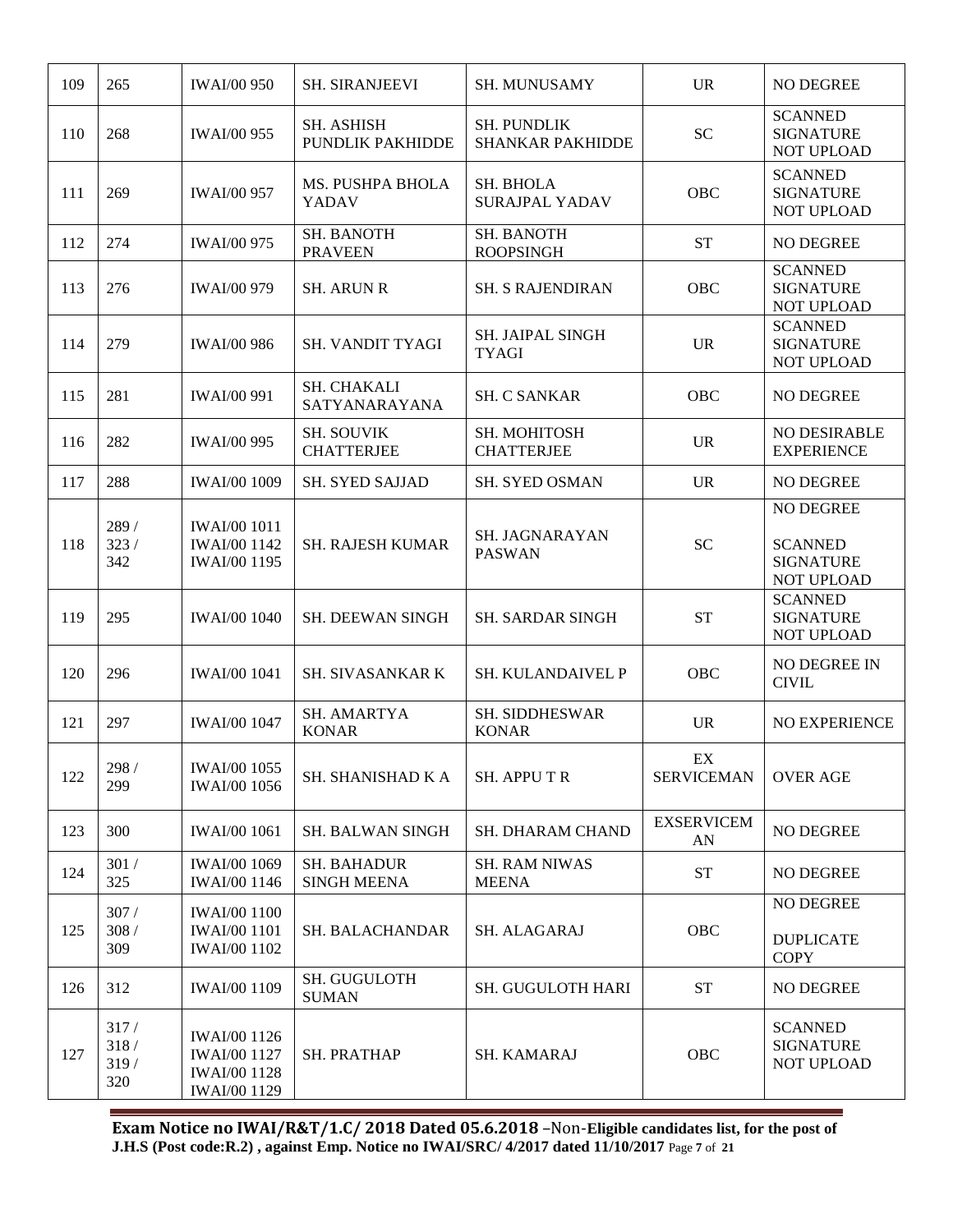|     |             |                                            |                                                            |                                       |           | <b>DUPLICATE</b><br><b>COPY</b>                                      |
|-----|-------------|--------------------------------------------|------------------------------------------------------------|---------------------------------------|-----------|----------------------------------------------------------------------|
| 128 | 322         | <b>IWAI/00 1137</b>                        | SH.<br>K.VEERARAGAVAN                                      | SH. P.KONDUREDDY                      | OBC       | <b>NO DEGREE</b>                                                     |
| 129 | 324/<br>331 | <b>IWAI/00 1143</b><br><b>IWAI/00 1160</b> | SH.<br>P.MAHESHWARAN                                       | SH. P.PARAMASIVAM                     | <b>SC</b> | NO DEGREE<br><b>SCANNED</b><br><b>SIGNATURE</b><br><b>NOT UPLOAD</b> |
| 130 | 326         | <b>IWAI/00 1150</b>                        | <b>SH. SAFEEQUE</b><br><b>AHMAD</b>                        | <b>SH. MOHD SAMI</b>                  | OBC       | <b>SCANNED</b><br><b>SIGNATURE</b><br><b>NOT UPLOAD</b>              |
| 131 | 327         | <b>IWAI/00 1152</b>                        | SH. DAMMALAPATI<br><b>SRINIVAS</b>                         | SH. DAMMALAPATI<br><b>SANKARA RAO</b> | OBC       | NO EXPERIENCE                                                        |
| 132 | 332         | <b>IWAI/00 1168</b>                        | <b>SH. DARPANKUMAR</b>                                     | SH. BIPINCHANDRA                      | <b>UR</b> | <b>NO DEGREE</b>                                                     |
| 133 | 334         | <b>IWAI/00 1173</b>                        | <b>SH. KUNDAN</b><br><b>KUMAR</b>                          | LATE SH. SANJAY<br><b>KUMAR SINGH</b> | OBC       | <b>SCANNED</b><br><b>SIGNATURE</b><br>NOT UPLOAD                     |
| 134 | 337         | <b>IWAI/00 1183</b>                        | SH. MALOTH<br><b>VENKANNA</b>                              | SH. CHANDRAIAH                        | <b>ST</b> | NO DEGREE                                                            |
| 135 | 339         | <b>IWAI/00 1187</b>                        | <b>SH. SURESH</b>                                          | SH. MANGAL                            | OBC       | <b>SCANNED</b><br><b>SIGNATURE</b><br><b>NOT UPLOAD</b>              |
| 136 | 340         | <b>IWAI/00 1188</b>                        | MS. DHANASHREE                                             | SH. SIDDHESHWAR                       | <b>UR</b> | <b>SCANNED</b><br><b>SIGNATURE</b><br>NOT UPLOAD                     |
| 137 | 343         | <b>IWAI/00 1204</b>                        | MS. V.SUGANPRIYA                                           | SH.<br>S.KAMALAPRIYAN                 | OBC       | NO DESIRABLE<br><b>EXPERIENCE</b>                                    |
| 138 | 344         | <b>IWAI/00 1207</b>                        | SH. KOTTAKOTA<br><b>SATYA PRASAD</b>                       | <b>SH. MINNA RAO</b>                  | OBC       | <b>SCANNED</b><br><b>SIGNATURE</b><br>NOT UPLOAD                     |
| 139 | 348         | <b>IWAI/00 1224</b>                        | MS. FATHIMA                                                | <b>SH. BASHEER M</b>                  | OBC       | <b>SCANNED</b><br><b>SIGNATURE</b><br>NOT UPLOAD                     |
| 140 | 354         | <b>IWAI/00 1269</b>                        | SH. SK<br><b>SALAMUDDIN</b>                                | <b>SH. SK RAFIK</b>                   | <b>UR</b> | NO EXPERIENCE                                                        |
| 141 | 357         | <b>IWAI/00 1288</b>                        | SH. MANISH KUMAR                                           | <b>SH. RANJEET SINGH</b>              | OBC       | <b>SCANNED</b><br><b>SIGNATURE</b><br><b>NOT UPLOAD</b>              |
| 142 | 362         | <b>IWAI/00 1301</b>                        | SH.<br>MULAKALAPALLI<br><b>KIRAN KUMAR</b>                 | SH.<br>VENKATESWARULU                 | <b>SC</b> | NO EXPERIENCE                                                        |
| 143 | 366/<br>367 | IWAI/00 1316<br><b>IWAI/00 1320</b>        | SH. SAMIR BAL                                              | SH. ADITYA BAL                        | <b>UR</b> | NO EXPERIENCE<br><b>DUPLICATE</b><br><b>COPY</b>                     |
| 144 | 368         | <b>IWAI/00 1328</b>                        | <b>SH. P CHANDRA</b><br><b>SHEKAR PRASAD</b><br><b>RAO</b> | <b>SH. P KAMALAKAR</b><br><b>RAO</b>  | <b>UR</b> | <b>NO EXPERIENCE</b>                                                 |

**Exam Notice no IWAI/R&T/1.C/ 2018 Dated 05.6.2018** –Non-**Eligible candidates list, for the post of J.H.S (Post code:R.2) , against Emp. Notice no IWAI/SRC/ 4/2017 dated 11/10/2017** Page **8** of **21**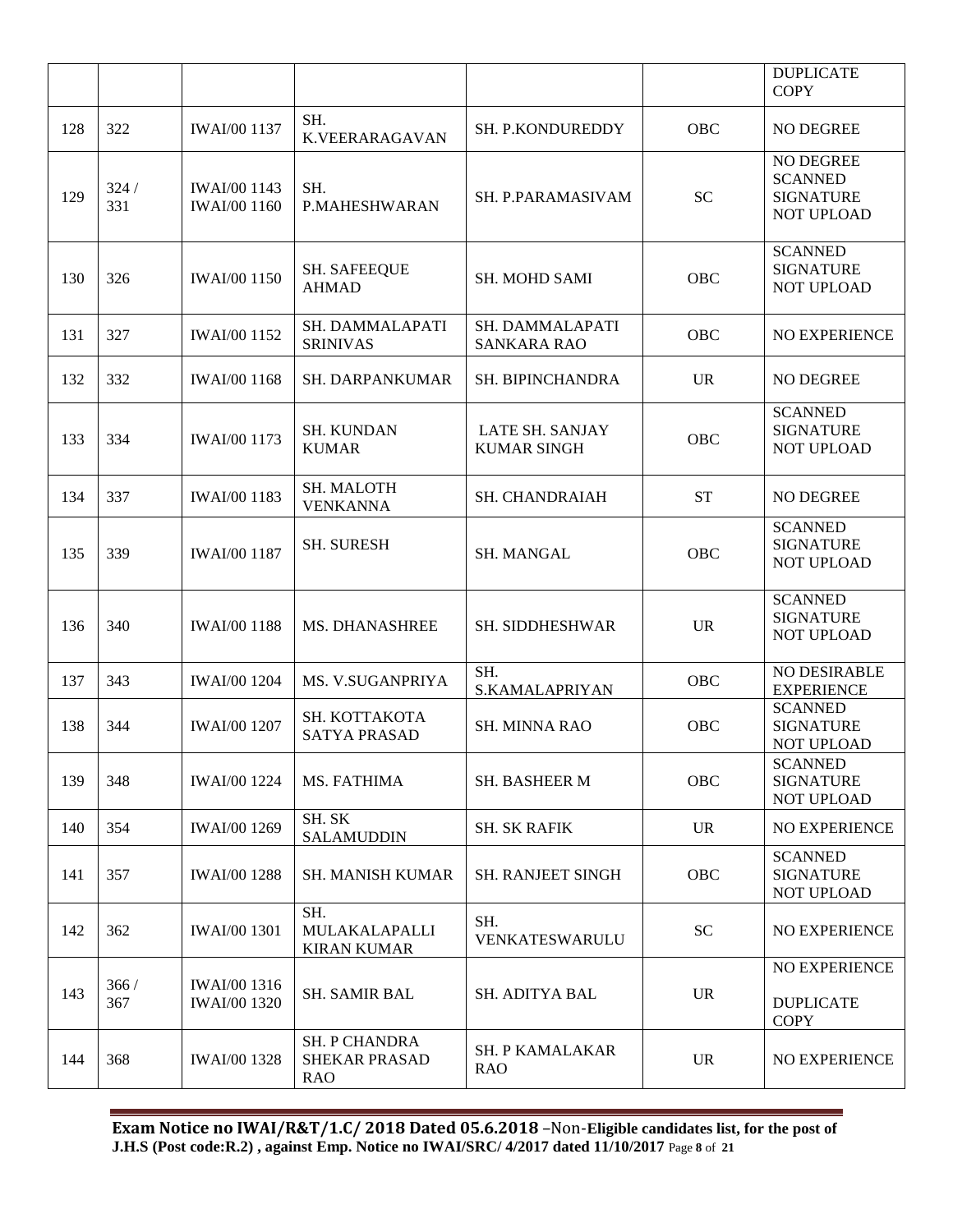| 145 | 371         | <b>IWAI/00 1339</b>                 | <b>SH. PRAHLAD</b><br><b>KUMAR MEENA</b> | <b>SH. MAHADEV</b><br>PRASAD MEENA         | <b>ST</b> | NO DEGREE                                               |
|-----|-------------|-------------------------------------|------------------------------------------|--------------------------------------------|-----------|---------------------------------------------------------|
| 146 | 372         | IWAI/00 1343                        | MS. MANASEE<br>PRAJAPATI                 | <b>SH. NAVIN</b><br>PRAJAPATI              | OBC       | NO DEGREE                                               |
| 147 | 373         | <b>IWAI/00 1344</b>                 | <b>SH. NISHU</b><br><b>BHARDWAJ</b>      | <b>SH. SUNIL KUMAR</b>                     | <b>UR</b> | <b>SCANNED</b><br><b>SIGNATURE</b><br>NOT UPLOAD        |
| 148 | 376/<br>412 | IWAI/00 1349<br><b>IWAI/00 1463</b> | <b>SH. ROSHAN KUMAR</b>                  | SH. NAGENDRA<br><b>KUMAR RASTOGI</b>       | <b>UR</b> | NO DEGREE                                               |
| 149 | 377         | <b>IWAI/00 1357</b>                 | <b>SH. INDLA MUNISH</b><br><b>KUMAR</b>  | <b>SH. INDLA</b><br><b>VENGAMUNI</b>       | OBC       | <b>SCANNED</b><br><b>SIGNATURE</b><br>NOT UPLOAD        |
| 150 | 378         | <b>IWAI/00 1360</b>                 | SH. KRISHNA KANTA<br><b>SAMAI</b>        | SH. GANESH SAMAI                           | OBC       | NO EXPERIENCE                                           |
| 151 | 379         | IWAI/00 1362                        | SH. YENKUGARI<br><b>SUMANTH REDDY</b>    | SH. Y HANMANTHA<br><b>REDDY</b>            | OBC       | NO DEGREE                                               |
| 152 | 382         | <b>IWAI/00 1382</b>                 | <b>SH. SANJAY TAK</b>                    | SH. HASSAN ALI TAK                         | OBC       | <b>SCANNED</b><br><b>SIGNATURE</b><br>NOT UPLOAD        |
| 153 | 384         | <b>IWAI/00 1390</b>                 | SH. YALAVARTHI<br><b>RAJESH</b>          | <b>SH. YALAVARTHI</b><br><b>SRIRAMULU</b>  | <b>UR</b> | NO EXPERIENCE                                           |
| 154 | 390         | <b>IWAI/00 1411</b>                 | <b>SH. DHEERAJ SINGH</b>                 | <b>SH. GULAB SINGH</b>                     | <b>UR</b> | <b>NO EXPERIENCE</b>                                    |
| 155 | 396         | <b>IWAI/00 1419</b>                 | SH. SAKTHIVEL P                          | <b>SH. PALANIVEL</b>                       | OBC       | NO DEGREE                                               |
| 156 | 397         | <b>IWAI/00 1420</b>                 | <b>SH. ROHIT PRASAD</b>                  | <b>SH. RN PRASAD</b>                       | <b>SC</b> | <b>SCANNED</b><br><b>SIGNATURE</b><br>NOT UPLOAD        |
| 157 | 401         | <b>IWAI/00 1432</b>                 | <b>SH. ANSAR KH</b>                      | SH. HAMEED KA                              | OBC       | NO EXPERIENCE                                           |
| 158 | 402         | <b>IWAI/00 1433</b>                 | <b>SH. ARUN R K</b>                      | SH.<br>RADHAKRISHNAN V                     | OBC       | NO DEGREE                                               |
| 159 | 406         | <b>IWAI/00 1446</b>                 | SH. VISHAL KUMAR                         | SH. RAJENDRA<br><b>PRASAD</b>              | OBC       | NO DEGREE IN<br><b>CIVIL</b>                            |
| 160 | 409         | <b>IWAI/00 1455</b>                 | <b>SH. ANISH U</b>                       | SH. UNNIKRISHNANA                          | OBC       | NO DEGREE                                               |
| 161 | 411         | <b>IWAI/00 1462</b>                 | SH. SWAPNIL DEELIP<br><b>SAYARE</b>      | SH. DEELIP                                 | OBC       | <b>SCANNED</b><br><b>SIGNATURE</b><br><b>NOT UPLOAD</b> |
| 162 | 415         | <b>IWAI/00 1477</b>                 | <b>SH. GUDDU SINGH</b>                   | SH. YADUNATH<br><b>SINGH</b>               | OBC       | NO DEGREE IN<br><b>CIVIL</b>                            |
| 163 | 416         | <b>IWAI/00 1478</b>                 | SH. VENGALAPU<br><b>VIJAY KUMAR</b>      | SH. VENKATA<br><b>SWAMY</b>                | OBC       | NO DEGREE                                               |
| 164 | 418         | <b>IWAI/00 1480</b>                 | <b>SH. SABAVATH</b><br><b>CHANDAN</b>    | <b>SH. SABAVATH</b><br><b>SHANKAR</b>      | <b>ST</b> | NO DEGREE IN<br><b>CIVIL</b>                            |
| 165 | 419         | <b>IWAI/00 1481</b>                 | <b>SH. PRABINA</b><br><b>KUMAR PATRO</b> | <b>SH. KAILASH</b><br><b>CHANDRA PATRO</b> | <b>UR</b> | NO DEGREE IN<br><b>CIVIL</b>                            |
| 166 | 422         | <b>IWAI/00 1489</b>                 | <b>SH. PRINCE KUMAR</b>                  | SH. SIYARAM<br><b>MANDAL</b>               | <b>ST</b> | NO DEGREE                                               |
| 167 | 424         | <b>IWAI/00 1492</b>                 | SH. ASHISH RANYAL                        | <b>SH. DINA NATH</b><br><b>RANYAL</b>      | <b>UR</b> | <b>SCANNED</b><br><b>SIGNATURE</b><br>NOT UPLOAD        |
| 168 | 425         | <b>IWAI/00 1493</b>                 | SH. ARUN GOKUL G<br>R                    | SH. D GOVINDAN                             | <b>SC</b> | NO EXPERIENCE                                           |

**Exam Notice no IWAI/R&T/1.C/ 2018 Dated 05.6.2018** –Non-**Eligible candidates list, for the post of J.H.S (Post code:R.2) , against Emp. Notice no IWAI/SRC/ 4/2017 dated 11/10/2017** Page **9** of **21**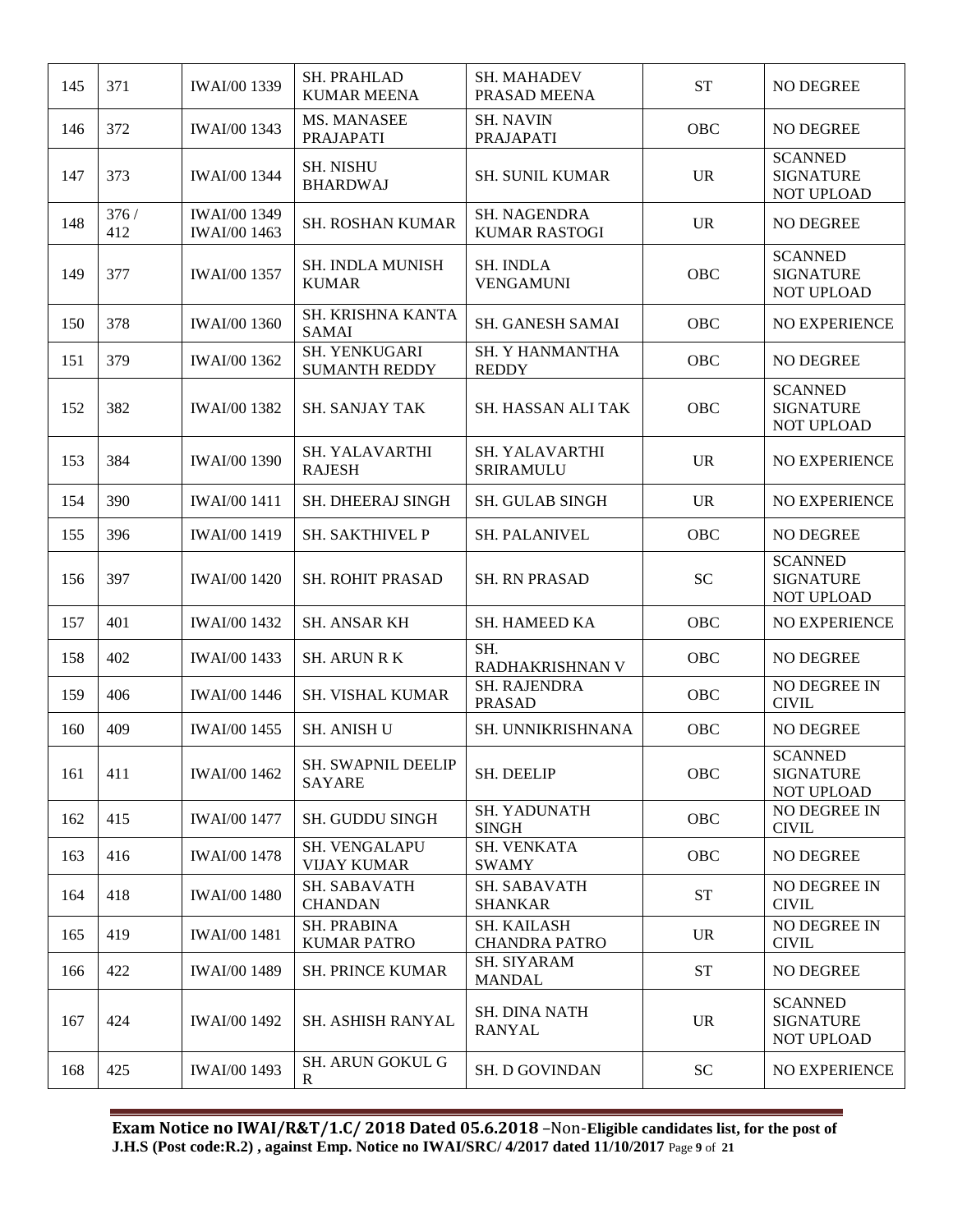| 169 | 426         | <b>IWAI/00 1494</b>                        | <b>SH. AAKASH GARG</b>                 | SH. R C GARG                           | <b>UR</b>       | NO DEGREE                                                              |
|-----|-------------|--------------------------------------------|----------------------------------------|----------------------------------------|-----------------|------------------------------------------------------------------------|
| 170 | 427         | <b>IWAI/00 1495</b>                        | <b>SH. SUBENDU</b><br><b>MONDAL</b>    | <b>LATE SH. SUDEB</b><br><b>MONDAL</b> | <b>SC</b>       | <b>SCANNED</b><br><b>SIGNATURE</b><br><b>NOT UPLOAD</b>                |
| 171 | 428         | <b>IWAI/00 1497</b>                        | MS. HIMANI<br><b>CHOUHAN</b>           | <b>SH. HARGOVIND</b><br><b>CHOUHAN</b> | OBC             | <b>SCANNED</b><br><b>SIGNATURE</b><br><b>NOT UPLOAD</b>                |
| 172 | 429         | <b>IWAI/00 1498</b>                        | <b>SH. HANUMAN</b><br><b>MEENA</b>     | <b>SH. PITAMBER</b><br><b>MEENA</b>    | <b>ST</b>       | <b>NO DEGREE</b>                                                       |
| 173 | 432         | <b>IWAI/00 1504</b>                        | <b>SH. MANISH</b><br><b>CHOUDHARY</b>  | SH. RAM KEWAL<br><b>CHOUDHARY</b>      | OBC             | <b>NO DEGREE</b>                                                       |
| 174 | 433         | <b>IWAI/00 1507</b>                        | S                                      | <b>SH. PARAS NATH</b><br><b>SINGH</b>  | OBC             | <b>NO NAME</b><br><b>MENTIONED</b>                                     |
| 175 | 435         | <b>IWAI/00 1512</b>                        | SH. KAKI<br>VENKATARAMANA              | SH. KAKI BIKSHAM                       | OBC             | <b>SCANNED</b><br><b>SIGNATURE</b><br>NOT UPLOAD                       |
| 176 | 436/<br>437 | <b>IWAI/00 1529</b><br><b>IWAI/00 1530</b> | SH. AKHALESH<br><b>MEENA</b>           | SH. SUGAN LAL<br><b>MEENA</b>          | <b>ST</b>       | NO DEGREE                                                              |
| 177 | 441         | <b>IWAI/00 1549</b>                        | <b>SH. DANISH ALI</b>                  | SH. FARZEND ALI                        | <b>OBC</b>      | NO DEGREE                                                              |
| 178 | 442         | <b>IWAI/00 1551</b>                        | <b>SH. GULSHAN</b>                     | <b>SH. LALMAN</b>                      | <b>SC</b>       | <b>SCANNED</b><br><b>SIGNATURE</b><br><b>NOT UPLOAD</b>                |
| 179 | 446         | <b>IWAI/00 1572</b>                        | SH. KAMAL SINGH<br><b>PATEL</b>        | SH. SUBHASH<br><b>CHANDRA</b>          | OBC             | NO EXPERIENCE                                                          |
| 180 | 447         | <b>IWAI/00 1579</b>                        | MS. KOTA POOJA                         | <b>SH. KOTA RAJU</b>                   | <b>SC</b>       | <b>SCANNED</b><br><b>SIGNATURE</b><br><b>NOT UPLOAD</b>                |
| 181 | 448         | <b>IWAI/00 1580</b>                        | <b>SH. DINESH KUMAR</b><br><b>ARYA</b> | SH. KRISHAN KUMAR<br>ARYA              | OBC             | NO EXPERIENCE                                                          |
| 182 | 450         | <b>IWAI/00 1586</b>                        | SH. BHOLA                              | <b>SH. NARAYAN</b>                     | <b>UR</b>       | <b>SCANNED</b><br><b>SIGNATURE</b><br><b>NOT UPLOAD</b>                |
| 183 | 451         | <b>IWAI/00 1588</b>                        | <b>SH. SURAM</b><br>VENKATESHWARLU     | SH. SURAM RAMESH                       | <b>OBC</b>      | <b>SCANNED</b><br><b>SIGNATURE</b><br><b>NOT UPLOAD</b>                |
| 184 | 452         | <b>IWAI/00 1595</b>                        | <b>SH. RAVI RANJAN</b><br><b>KUMAR</b> | <b>SH. UPENDRA</b><br>PRASAD MANDAL    | <b>ST</b>       | <b>SCANNED</b><br><b>SIGNATURE</b><br>NOT UPLOAD                       |
| 185 | 454         | <b>IWAI/00 1602</b>                        | <b>SH. SANDEEP SINGH</b>               | <b>SH. PREM CHAND</b>                  | <b>UR</b>       | <b>SCANNED</b><br><b>SIGNATURE</b><br>NOT UPLOAD                       |
| 186 | 455/<br>456 | <b>IWAI/00 1603</b><br><b>IWAI/00 1606</b> | SH. MOHAMMED<br><b>SHAFEEQ B</b>       | <b>BASHEER</b><br>MOHAMMED A           | OBC             | <b>NO DEGREE IN</b><br><b>CIVIL</b><br><b>DUPLICATE</b><br><b>COPY</b> |
| 187 | 460         | <b>IWAI/00 1650</b>                        | <b>SH. JOVISH JOHN</b>                 | T.V. JOHNY                             | <b>UR</b>       | NO DEGREE                                                              |
| 188 | 461         | <b>IWAI/00 1652</b>                        | SH. MANISH KUMAR                       | <b>BHARAT LAL</b>                      | SC <sub>1</sub> | <b>NO EXPERIENCE</b>                                                   |
| 189 | 468         | <b>IWAI/00 1692</b>                        | <b>SH. RAHUL YADAV</b>                 | <b>GULVA YADAV</b>                     | OBC             | NO EXPERIENCE                                                          |

**Exam Notice no IWAI/R&T/1.C/ 2018 Dated 05.6.2018** –Non-**Eligible candidates list, for the post of J.H.S (Post code:R.2) , against Emp. Notice no IWAI/SRC/ 4/2017 dated 11/10/2017** Page **10** of **21**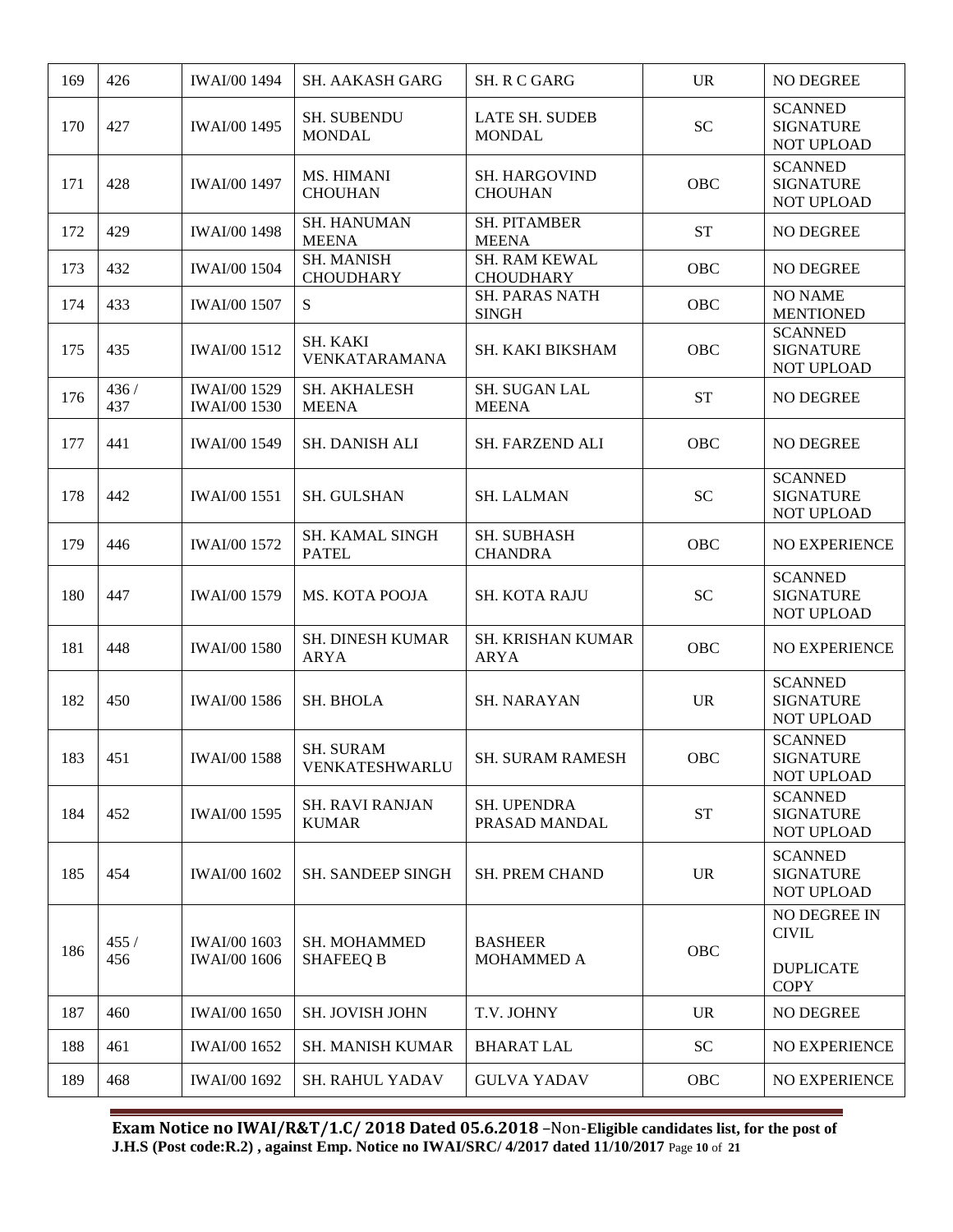| 190 | 469/<br>1075 | <b>IWAI/00 1696</b><br><b>IWAI/00 3549</b> | SH. DEEPAK KUMAR<br><b>MEENA</b>          | <b>MUNSHI RAM</b><br><b>MEENA</b>         | <b>ST</b> | <b>NO DEGREE</b>                                        |
|-----|--------------|--------------------------------------------|-------------------------------------------|-------------------------------------------|-----------|---------------------------------------------------------|
| 191 | 470          | <b>IWAI/00 1697</b>                        | <b>SH. VINAY BHARTI</b>                   | <b>SH. RAM KISHUN</b>                     | <b>SC</b> | <b>SCANNED</b><br><b>SIGNATURE</b><br>NOT UPLOAD        |
| 192 | 471          | <b>IWAI/00 1698</b>                        | SH. BHUSHAN SINGH                         | <b>RAM SINGH</b>                          | OBC       | <b>NO EXPERIENCE</b>                                    |
| 193 | 472          | <b>IWAI/00 1700</b>                        | <b>SH.GAURAV</b><br><b>PANDEY</b>         | PREM PRAKASH<br><b>PANDEY</b>             | <b>UR</b> | NO DEGREE                                               |
| 194 | 474          | <b>IWAI/00 1705</b>                        | SH. THANGARAJ                             | <b>M DEVARAJ</b>                          | OBC       | NO DEGREE                                               |
| 195 | 475          | <b>IWAI/00 1706</b>                        | <b>SH. RAJESH KUMAR</b>                   | <b>SH. AJMER SINGH</b>                    | <b>UR</b> | <b>SCANNED</b><br><b>SIGNATURE</b><br>NOT UPLOAD        |
| 196 | 476          | <b>IWAI/00 1707</b>                        | <b>SH. NITESH KUMAR</b><br><b>PANDEY</b>  | <b>SH. RAM SHIROMANI</b><br><b>PANDEY</b> | <b>UR</b> | <b>SCANNED</b><br><b>SIGNATURE</b><br>NOT UPLOAD        |
| 197 | 477          | <b>IWAI/00 1710</b>                        | SH. PRASANTA<br><b>MANDAL</b>             | <b>DHIREN CHANDRA</b><br><b>MANDAL</b>    | <b>SC</b> | NO EXPERIENCE                                           |
| 198 | 480          | <b>IWAI/00 1717</b>                        | <b>SH. K GAUTHAM</b>                      | <b>KVS SRINIVAS</b>                       | PH        | NO DEGREE                                               |
| 199 | 481          | <b>IWAI/00 1720</b>                        | <b>SH. RAVI KUMAR</b><br><b>MEENA</b>     | <b>SH. BHAGWAN</b><br><b>SINGH MEENA</b>  | <b>ST</b> | <b>SCANNED</b><br><b>SIGNATURE</b><br><b>NOT UPLOAD</b> |
| 200 | 482          | <b>IWAI/00 1724</b>                        | <b>SH. KISHAN SINGH</b>                   | <b>SH. SUDHIR KUMAR</b><br><b>SINGH</b>   | <b>UR</b> | <b>SCANNED</b><br><b>SIGNATURE</b><br>NOT UPLOAD        |
| 201 | 483          | <b>IWAI/00 1729</b>                        | MS. SADHANA<br><b>GUPTA</b>               | <b>GIRDHAR GUPTA</b>                      | <b>UR</b> | NO DEGREE IN<br><b>CIVIL</b>                            |
| 202 | 485 /<br>486 | <b>IWAI/00 1749</b><br><b>IWAI/00 1750</b> | <b>SH. KOMAL SINGH</b><br><b>KUSHEAHA</b> | <b>LAKHAN SINGH</b><br><b>KUSHWAHA</b>    | OBC       | NO DEGREE<br><b>DUPLICATE</b><br><b>COPY</b>            |
| 203 | 488          | <b>IWAI/00 1756</b>                        | <b>SH. JADHAV</b><br><b>NAVANEETH</b>     | <b>SH. JADHAV</b><br>THUKARAM             | <b>ST</b> | <b>SCANNED</b><br><b>SIGNATURE</b><br><b>NOT UPLOAD</b> |
| 204 | 490          | <b>IWAI/00 1761</b>                        | SH. RAJ GOPAL                             | <b>RAM GOPAL</b>                          | <b>SC</b> | NO DEGREE                                               |
| 205 | 494          | <b>IWAI/00 1767</b>                        | <b>SH. ATUL KUMAR</b>                     | <b>SH. RAJVEER SINGH</b>                  | OBC       | <b>SCANNED</b><br><b>SIGNATURE</b><br><b>NOT UPLOAD</b> |
| 206 | 495          | <b>IWAI/00 1768</b>                        | SH. METTA<br><b>ADITHYA</b>               | SH. METTA MOHANA<br><b>RAO</b>            | OBC       | <b>SCANNED</b><br><b>SIGNATURE</b><br>NOT UPLOAD        |
| 207 | 496          | <b>IWAI/00 1771</b>                        | <b>SH. NANDA A</b>                        | <b>KSBHS</b>                              | <b>UR</b> | NO DEGREE                                               |
| 208 | 497          | <b>IWAI/00 1776</b>                        | <b>SH. SHAILESH</b><br><b>KUMAR SINGH</b> | TEJ PAL SINGH                             | <b>SC</b> | NO DEGREE                                               |
| 209 | 499          | <b>IWAI/00 1788</b>                        | <b>SH. PRADEEP</b><br><b>KUMAR</b>        | <b>SH. RAMEKBAL</b><br><b>PRASAD</b>      | OBC       | <b>SCANNED</b><br><b>SIGNATURE</b><br>NOT UPLOAD        |
| 210 | 501          | <b>IWAI/00 1792</b>                        | SH. SANOJ KUMAR<br><b>RAM</b>             | <b>SH. RAM BALI RAM</b>                   | SC        | <b>SCANNED</b><br><b>SIGNATURE</b><br>NOT UPLOAD        |

**Exam Notice no IWAI/R&T/1.C/ 2018 Dated 05.6.2018** –Non-**Eligible candidates list, for the post of J.H.S (Post code:R.2) , against Emp. Notice no IWAI/SRC/ 4/2017 dated 11/10/2017** Page **11** of **21**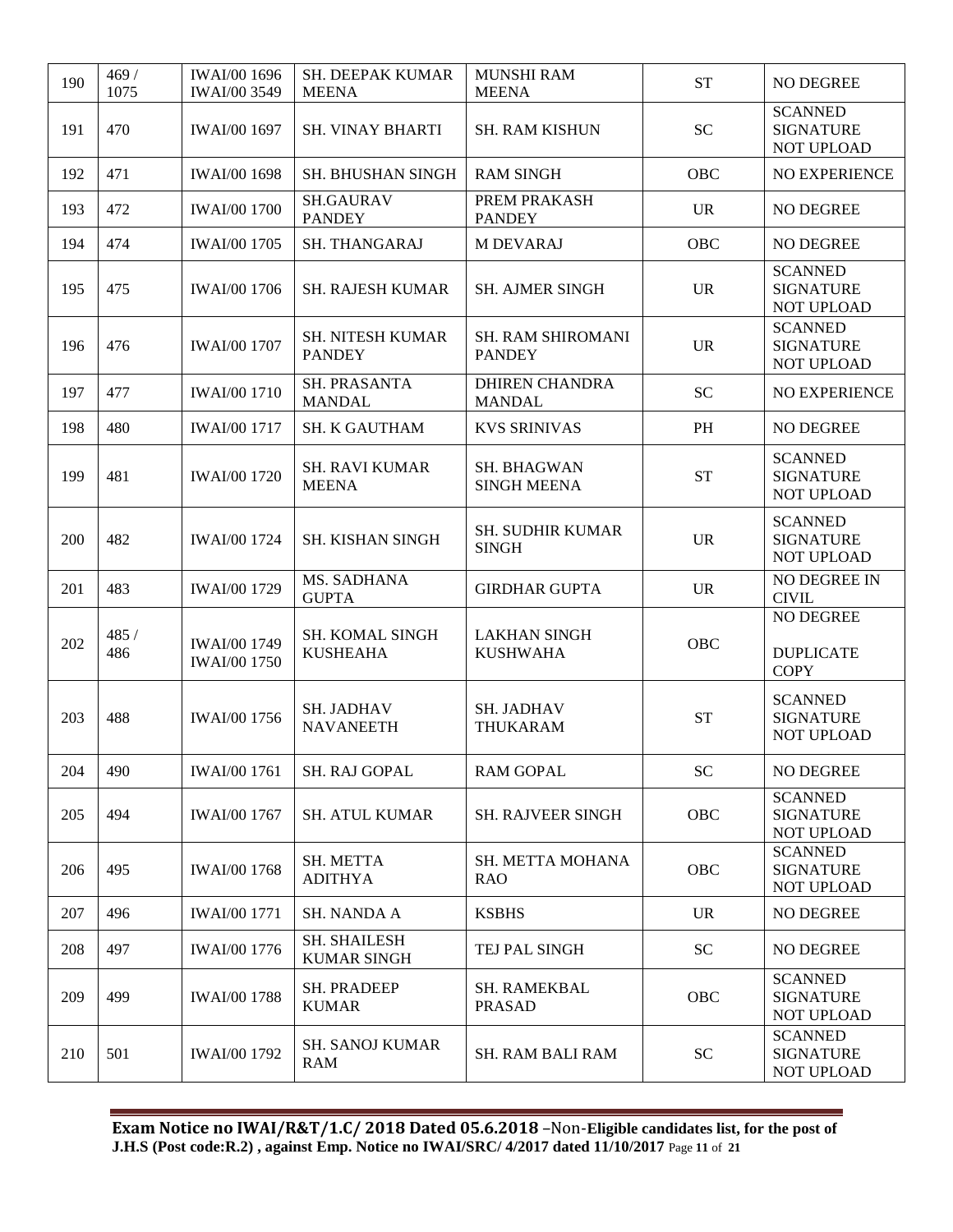| 211 | 502         | <b>IWAI/00 1795</b>                        | <b>SH. SOMNATH</b><br><b>PARAMANIK</b>             | <b>SHIB SANKAR</b><br><b>PARAMANIK</b>                 | OBC        | NO DEGREE                                                            |
|-----|-------------|--------------------------------------------|----------------------------------------------------|--------------------------------------------------------|------------|----------------------------------------------------------------------|
| 212 | 503         | <b>IWAI/00 1796</b>                        | MS. KISHORI<br><b>KALLAPPA</b><br><b>KUMBHAR</b>   | SH. KALLAPPA BHAU<br><b>KUMBHAR</b>                    | OBC        | <b>SCANNED</b><br><b>SIGNATURE</b><br>NOT UPLOAD                     |
| 213 | 504         | <b>IWAI/00 1798</b>                        | SH. KRASHAN<br><b>KUMAR</b>                        | PRAMOD KUMAR                                           | <b>UR</b>  | NO EXPERIENCE                                                        |
| 214 | 507         | <b>IWAI/00 1804</b>                        | SH. ROCKY ARYA                                     | <b>SURESH KUMAR</b>                                    | OBC        | NO DEGREE                                                            |
| 215 | 508         | <b>IWAI/00 1806</b>                        | <b>SH. VINAY KUMAR</b>                             | <b>KRISHAN CHAND</b>                                   | <b>UR</b>  | <b>NO DEGREE</b>                                                     |
| 216 | 509/<br>541 | <b>IWAI/00 1809</b><br><b>IWAI/00 1904</b> | <b>SH. LAXMAN DAS</b><br><b>VAIRAGI</b>            | <b>DHUL DAS VAIRAGI</b>                                | <b>OBC</b> | NO DEGREE IN<br><b>CIVIL</b>                                         |
| 217 | 510         | <b>IWAI/00 1811</b>                        | <b>SH. ANJAS PAL</b>                               | <b>RAGHUNATH PAL</b>                                   | <b>UR</b>  | <b>NO DEGREE</b>                                                     |
| 218 | 511         | <b>IWAI/00 1814</b>                        | <b>SH. VINIT KUMAR</b>                             | <b>SH. NAND LAL SINGH</b>                              | OBC        | PHOTO &<br><b>SIGNATURE</b><br>NOT UPLOAD                            |
| 219 | 512         | <b>IWAI/00 1819</b>                        | SH. YERNAGULA<br><b>MANOVIKAS</b>                  | <b>YERNAGULA</b><br><b>ESWARA RAO</b>                  | <b>UR</b>  | NO DEGREE                                                            |
| 220 | 513         | <b>IWAI/00 1820</b>                        | <b>SH. MANOJ KUMAR</b>                             | <b>SURAJ PAL</b>                                       | <b>SC</b>  | NO DEGREE                                                            |
| 221 | 514         | <b>IWAI/00 1822</b>                        | <b>SH. HASSAN</b><br><b>AKHTER</b>                 | SH. HAMIDUDDIN                                         | <b>UR</b>  | <b>SCANNED</b><br><b>SIGNATURE</b><br>NOT UPLOAD                     |
| 222 | 516         | <b>IWAI/00 1836</b>                        | <b>SH. ASHISH</b><br><b>MEERUTY</b>                | SH. RAJEEVKUMAR                                        | <b>UR</b>  | <b>SCANNED</b><br><b>SIGNATURE</b><br>NOT UPLOAD                     |
| 223 | 517         | IWAI/00 1837                               | <b>SH. MANOJ KUMAR</b>                             | <b>SH.NANKU PRASAD</b><br><b>PANDEY</b>                | <b>UR</b>  | NO DEGREE                                                            |
| 224 | 521         | <b>IWAI/00 1853</b>                        | <b>SH. HASAN KAMAL</b>                             | <b>SH.MD PARWEZ</b><br><b>ALAM</b>                     | <b>UR</b>  | NO DEGREE                                                            |
| 225 | 523         | <b>IWAI/00 1855</b>                        | <b>SH. RAMKESH</b><br><b>MEENA</b>                 | <b>SH.KALYAN MEENA</b>                                 | <b>ST</b>  | NO DEGREE                                                            |
| 226 | 526/<br>724 | <b>IWAI/00 1863</b><br><b>IWAI/00 2466</b> | SH. PREM SINGH<br><b>MEENA</b>                     | SH.PRAKASH MEENA                                       | <b>ST</b>  | NO DEGREE<br><b>SCANNED</b><br><b>SIGNATURE</b><br><b>NOT UPLOAD</b> |
| 227 | 527         | <b>IWAI/00 1864</b>                        | SH. MRITYUNJOY<br><b>PAUL</b>                      | <b>SH.KANAILAL PAUL</b>                                | <b>UR</b>  | NO DEGREE IN<br><b>CIVIL</b>                                         |
| 228 | 530         | <b>IWAI/00 1872</b>                        | SH. MD MAJID<br><b>HUSSAIN</b>                     | <b>SH.ABUL KALAM</b><br><b>AZAD</b>                    | <b>UR</b>  | NO EXPERIENCE                                                        |
| 229 | 531         | <b>IWAI/00 1875</b>                        | <b>SH. KATARI</b><br><b>DAMODHAR REDDY</b>         | <b>SH. KATARI</b><br>KODANDA REDDY                     | <b>UR</b>  | <b>SCANNED</b><br><b>SIGNATURE</b><br>NOT UPLOAD                     |
| 230 | 535         | <b>IWAI/00 1887</b>                        | <b>MS. PARIKH MANSI</b><br><b>MANOJKUMAR</b>       | <b>SH. MANOJ</b><br><b>KANCHANLAL</b><br><b>PARIKH</b> | <b>UR</b>  | <b>SCANNED</b><br><b>SIGNATURE</b><br>NOT UPLOAD                     |
| 231 | 536         | <b>IWAI/00 1890</b>                        | <b>SH. RAMAVTAR</b><br><b>PANWAR</b>               | <b>SH. RAJENDRA</b><br><b>PANWAR</b>                   | OBC        | <b>SCANNED</b><br><b>SIGNATURE</b><br>NOT UPLOAD                     |
| 232 | 537         | <b>IWAI/00 1892</b>                        | SH. SHAILENDRA<br><b>KUMAR</b><br><b>CHAUDHARY</b> | SH.RANGILAL<br><b>CHAUDHARY</b>                        | <b>OBC</b> | NO EXPERIENCE                                                        |
| 233 | 542         | <b>IWAI/00 1909</b>                        | <b>SH. MD MAZHAR</b><br><b>HUSSAIN</b>             | <b>SH.MD AZIZUL</b><br><b>HAQUE</b>                    | <b>OBC</b> | NO DEGREE                                                            |

**Exam Notice no IWAI/R&T/1.C/ 2018 Dated 05.6.2018** –Non-**Eligible candidates list, for the post of J.H.S (Post code:R.2) , against Emp. Notice no IWAI/SRC/ 4/2017 dated 11/10/2017** Page **12** of **21**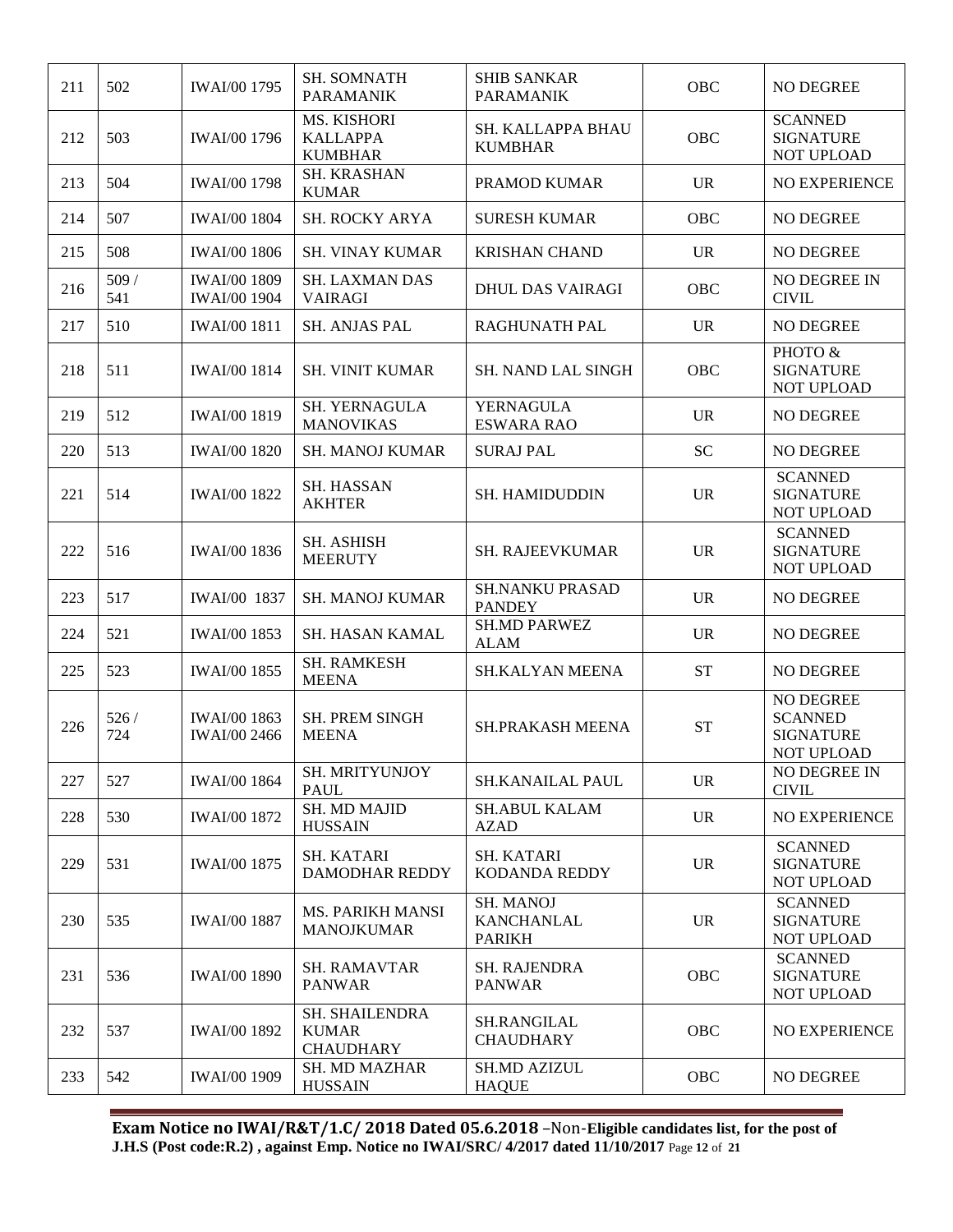| 234 | 543          | <b>IWAI/00 1916</b>                        | <b>SH. AKASH BANSAL</b>                      | <b>SH.VIDYA SAGAR</b><br><b>BASNAL</b>                     | <b>UR</b> | <b>NO DEGREE</b>                                 |
|-----|--------------|--------------------------------------------|----------------------------------------------|------------------------------------------------------------|-----------|--------------------------------------------------|
| 235 | 553          | <b>IWAI/00 1943</b>                        | SH. DHARMENDRA<br><b>SINGH</b>               | <b>SH. LAL SINGH</b>                                       | <b>SC</b> | <b>SCANNED</b><br><b>SIGNATURE</b><br>NOT UPLOAD |
| 236 | 554          | <b>IWAI/00 1947</b>                        | <b>SH. SHARIQUE</b><br><b>SERAJ</b>          | LATE SH. MD<br><b>SERAJUDDIN</b>                           | OBC       | <b>NO EXPERIENCE</b>                             |
| 237 | 555          | <b>IWAI/00 1948</b>                        | <b>SH. FURKAN</b>                            | <b>SH.ABDUL SALEEM</b>                                     | <b>UR</b> | <b>NO DEGREE</b>                                 |
| 238 | 559          | <b>IWAI/00 1970</b>                        | MS. M.SATHYA                                 | SH. K.MEENAKSHI<br><b>SUNDARAM</b>                         | OBC       | <b>SCANNED</b><br><b>SIGNATURE</b><br>NOT UPLOAD |
| 239 | 561          | <b>IWAI/00 1975</b>                        | <b>SH. AKSHAY JANGID</b>                     | <b>SH. MUNISH JANGID</b>                                   | OBC       | PHOTO &<br><b>SIGNATURE</b><br>NOT UPLOAD        |
| 240 | 565          | <b>IWAI/00 1991</b>                        | <b>SH. AMIT KUMAR</b><br><b>MISHRA</b>       | <b>SH. ASHOK KUMAR</b><br><b>MISHRA</b>                    | <b>UR</b> | NO EXPERIENCE                                    |
| 241 | 566          | <b>IWAI/00 1992</b>                        | <b>SH. SHIVENDU</b>                          | SH. OM PRAKASH                                             | OBC       | NO DEGREE                                        |
| 242 | 568          | <b>IWAI/00 2002</b>                        | SH. KHAIRAT<br><b>ASGHAR</b>                 | <b>SH. HASSNAIN</b><br><b>KAZIM</b>                        | <b>UR</b> | <b>NO DEGREE</b>                                 |
| 243 | 570          | <b>IWAI/00 2004</b>                        | SH. AJEET SINGH                              | <b>SH. SURJAN SINGH</b>                                    | <b>UR</b> | <b>NO EXPERIENCE</b>                             |
| 244 | 571          | <b>IWAI/00 2006</b>                        | SH. DEEPA RAM<br><b>PRAJAPAT</b>             | SH. SUKHA RAM                                              | OBC       | <b>NO EXPERIENCE</b>                             |
| 245 | 574          | <b>IWAI/00 2018</b>                        | SH.<br><b>CHANDRASEKAR</b>                   | SH. BALAKRISHNAN                                           | OBC       | <b>SCANNED</b><br><b>SIGNATURE</b><br>NOT UPLOAD |
| 246 | 575          | <b>IWAI/00 2022</b>                        | SH. NIKHIL NEHAL                             | SH. NARESH<br><b>CHANDRA</b><br>SRIVASTAVA                 | <b>UR</b> | <b>SCANNED</b><br><b>SIGNATURE</b><br>NOT UPLOAD |
| 247 | 584          | <b>IWAI/00 2046</b>                        | SH. GULSHAN RANA                             | SH. GOPAL SINGH<br><b>RANA</b>                             | <b>UR</b> | NO DEGREE                                        |
| 248 | 585 /<br>587 | <b>IWAI/00 2047</b><br><b>IWAI/00 2050</b> | SH. DIWAKAR<br><b>KUMAR SINGH</b>            | SH. CHHOTAN SINGH                                          | OBC       | NO DEGREE                                        |
| 249 | 590          | <b>IWAI/00 2057</b>                        | <b>SH. AJAY KUMAR</b><br><b>MEENA</b>        | SH. RAM RAJ MEENA                                          | ST        | NO DEGREE IN<br><b>CIVIL</b>                     |
| 250 | 593          | <b>IWAI/00 2065</b>                        | SH. BARIYA PIYUSH<br><b>KUMAR</b>            | SH. RAMDEO BARIYA                                          | OBC       | <b>SCANNED</b><br><b>SIGNATURE</b><br>NOT UPLOAD |
| 251 | 598          | <b>IWAI/00 2083</b>                        | <b>SH. KALLEMPUDI</b><br><b>JITENDRI SAI</b> | <b>SH. PANCHA</b><br>MUKESWARA RAO                         | OBC       | NO DEGREE                                        |
| 252 | 599          | <b>IWAI/00 2087</b>                        | SH. ABHISHEK<br><b>TOMAR</b>                 | <b>SH. ARVIND SINGH</b><br><b>TOMAR</b>                    | <b>UR</b> | <b>SCANNED</b><br><b>SIGNATURE</b><br>NOT UPLOAD |
| 253 | 600          | <b>IWAI/00 2091</b>                        | <b>SH. NITISH KUMAR</b><br><b>RANJAN</b>     | <b>SH. RAJENDRA NATH</b>                                   | <b>UR</b> | <b>NO DEGREE</b>                                 |
| 254 | 602          | <b>IWAI/00 2097</b>                        | <b>SH. DESHMUKH</b><br>NIKHIL VINAYAK        | <b>SH. VINAYAK</b><br><b>SHANKARRAO</b><br><b>DESHMUKH</b> | <b>UR</b> | <b>SCANNED</b><br><b>SIGNATURE</b><br>NOT UPLOAD |
| 255 | 604          | <b>IWAI/00 2108</b>                        | <b>SH. RAHUL KUMAR</b><br><b>SHARMA</b>      | SH. JAGDISH PRASAD<br><b>SHARMA</b>                        | <b>UR</b> | NO EXPERIENCE                                    |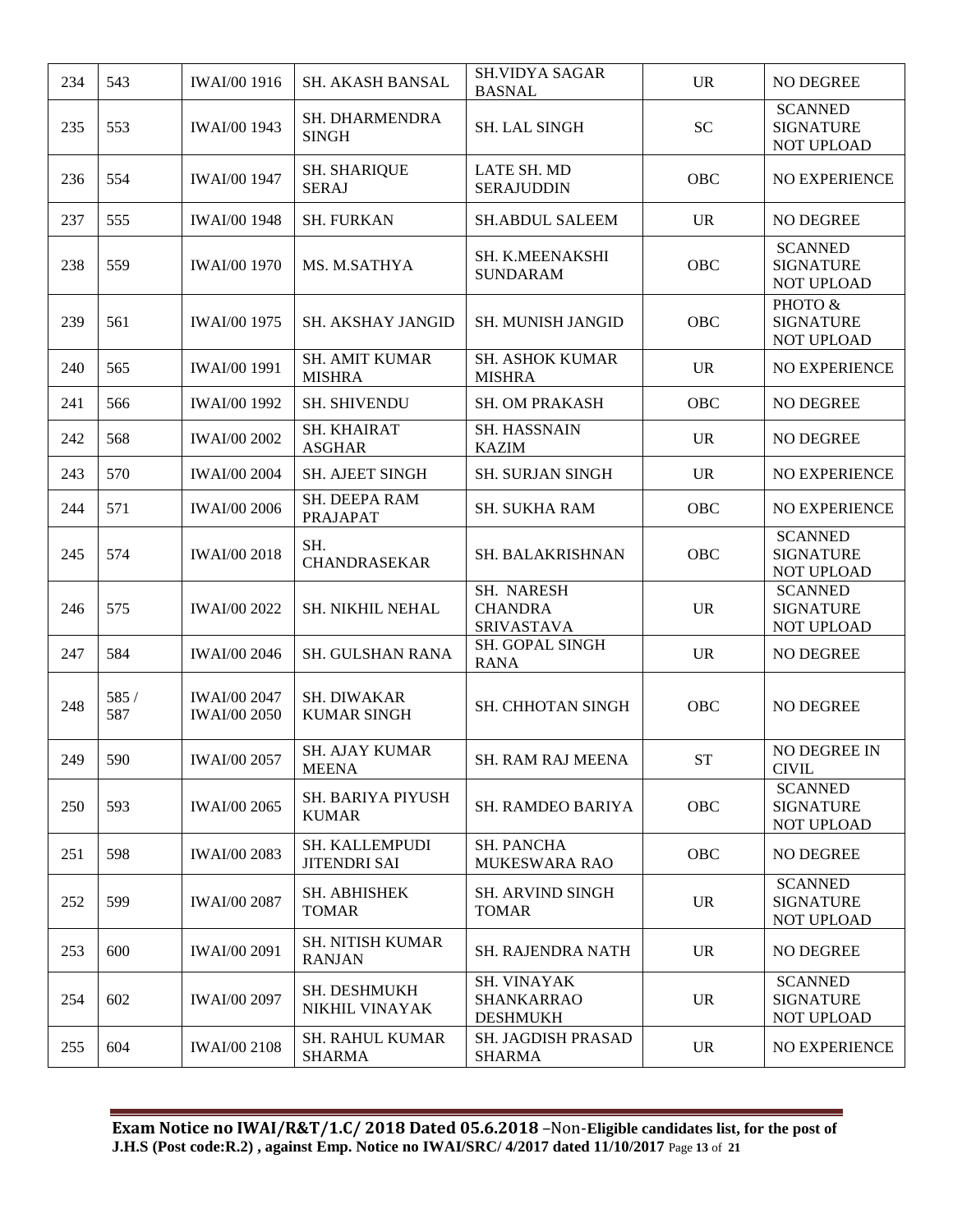| 256 | 606           | <b>IWAI/00 2112</b>                        | <b>SH. DEEPAK KUMAR</b><br><b>AGGARWAL</b> | <b>SH.LAKHMI CHAND</b><br>AGGARWAL        | <b>UR</b>  | NO DEGREE                                        |
|-----|---------------|--------------------------------------------|--------------------------------------------|-------------------------------------------|------------|--------------------------------------------------|
| 257 | 607           | <b>IWAI/00 2113</b>                        | <b>SH. SWAPNIL SUNIL</b><br><b>BANSODE</b> | <b>SH. SUNIL</b>                          | <b>SC</b>  | <b>NO EXPERIENCE</b>                             |
| 258 | $608/$<br>874 | <b>IWAI/00 2118</b><br><b>IWAI/00 2971</b> | SH. GOUTAM<br><b>SARKAR</b>                | <b>SH. NISHIPADA</b><br><b>SARKAR</b>     | <b>SC</b>  | <b>SCANNED</b><br><b>SIGNATURE</b><br>NOT UPLOAD |
| 259 | 613           | IWAI/00 2145                               | <b>SH. MANOJ KUMAR</b>                     | <b>SH.TRIBHUWAN</b><br><b>KUMAR SINGH</b> | OBC        | <b>LESS</b><br><b>EXPERIENCE</b>                 |
| 260 | 617           | <b>IWAI/00 2154</b>                        | SH. PARAPPAGARI<br>DHANUNJAYULU            | SH. P PARAPPA                             | <b>UR</b>  | <b>SCANNED</b><br><b>SIGNATURE</b><br>NOT UPLOAD |
| 261 | 619           | <b>IWAI/00 2157</b>                        | <b>SH. UJJWAL KUMAR</b>                    | <b>SH. DEO KUMAR</b>                      | OBC        | <b>SCANNED</b><br><b>SIGNATURE</b><br>NOT UPLOAD |
| 262 | 625           | <b>IWAI/00 2178</b>                        | <b>MS. KHYATI GAUR</b>                     | <b>SH.ATUL GAUR</b>                       | <b>UR</b>  | NO DEGREE                                        |
| 263 | 635           | <b>IWAI/00 2194</b>                        | <b>SH. RAJ KUMAR</b><br><b>PATIDAR</b>     | SH.RADHESHYAM                             | OBC        | <b>NO DEGREE</b>                                 |
| 264 | 637           | <b>IWAI/00 2199</b>                        | SH. GIRRAJ PRASAD<br><b>MEENA</b>          | <b>SH.RAM KARTAR</b><br><b>MEENA</b>      | <b>ST</b>  | <b>NO DEGREE</b>                                 |
| 265 | 638/<br>639   | <b>IWAI/00 2204</b><br><b>IWAI/00 2205</b> | <b>SH. NAUSHAD</b><br><b>AHAMAD</b>        | SH.MOHAMMAD<br><b>HANEEF</b>              | OBC        | NO EXPERIENCE<br><b>DUPLICATE</b><br><b>COPY</b> |
| 266 | 640           | <b>IWAI/00 2210</b>                        | <b>SH. PAVAN KUMAR</b>                     | <b>SH.RAM PRASAD</b>                      | <b>SC</b>  | NO EXPERIENCE                                    |
| 267 | 642           | <b>IWAI/00 2212</b>                        | <b>SH. SUJIT KUMAR</b>                     | SH.BIJENDRA<br><b>KUMAR</b>               | OBC        | NO EXPERIENCE                                    |
| 268 | 644           | <b>IWAI/00 2215</b>                        | <b>SH. JADHAV</b><br><b>NAVEEN</b>         | <b>SH.JADHAV</b><br><b>NOORSINGH</b>      | <b>ST</b>  | NO AGE<br><b>MENTIONED</b>                       |
| 269 | 645           | <b>IWAI/00 2217</b>                        | <b>SH. ARUN MAHATO</b>                     | <b>LATE SH.GANESH</b><br><b>MAHATO</b>    | <b>OBC</b> | NO AGE<br><b>MENTIONED</b>                       |
| 270 | 647           | <b>IWAI/00 2222</b>                        | <b>SH. DINESH KUMAR</b><br><b>SWAIN</b>    | SH.SIBAPRASAD<br><b>SWAIN</b>             | <b>UR</b>  | NO DEGREE                                        |
| 271 | 650           | IWAI/00 2233                               | SH. UPENDAR<br><b>KUMAR GUPTA</b>          | <b>SH.KHEDAN PRASAD</b><br><b>GUPTA</b>   | <b>UR</b>  | <b>NO EXPERIENCE</b>                             |
| 272 | 652           | <b>IWAI/00 2240</b>                        | SH. AMIT SAMANTA                           | <b>SH.ARUN SAMANTA</b>                    | <b>UR</b>  | NO EXPERIENCE                                    |
| 273 | 660           | <b>IWAI/00 2273</b>                        | SH. MD ZEESHAN                             | <b>SH. FIROZ AHMED</b>                    | <b>UR</b>  | <b>SCANNED</b><br><b>SIGNATURE</b><br>NOT UPLOAD |
| 274 | 663           | <b>IWAI/00 2291</b>                        | <b>SH. TARIK ANWAR</b>                     | <b>SH. ANARUL ISLAM</b>                   | <b>UR</b>  | NO DEGREE                                        |
| 275 | 664           | IWAI/00 2315                               | SH. GORLA NAGA<br><b>MURALIKRISHNA</b>     | SH.PANDURANGA<br><b>RAO</b>               | <b>OBC</b> | NO DEGREE                                        |
| 276 | 666           | <b>IWAI/00 2320</b>                        | SH. AJESH J                                | <b>SH. JAYARAMAN R</b>                    | <b>UR</b>  | PHOTO &<br><b>SIGNATURE</b><br>NOT UPLOAD        |
| 277 | 667           | <b>IWAI/00 2325</b>                        | <b>SH. SAMEER</b><br><b>SRIVASTAVA</b>     | SH. PRADEEP KUMAR<br><b>SRIVASTAVA</b>    | <b>UR</b>  | <b>SCANNED</b><br><b>SIGNATURE</b><br>NOT UPLOAD |
| 278 | 673           | <b>IWAI/00 2336</b>                        | SH. MANIKANDAN                             | <b>SH. KANNAN</b>                         | OBC        | <b>SCANNED</b><br><b>SIGNATURE</b><br>NOT UPLOAD |

**Exam Notice no IWAI/R&T/1.C/ 2018 Dated 05.6.2018** –Non-**Eligible candidates list, for the post of J.H.S (Post code:R.2) , against Emp. Notice no IWAI/SRC/ 4/2017 dated 11/10/2017** Page **14** of **21**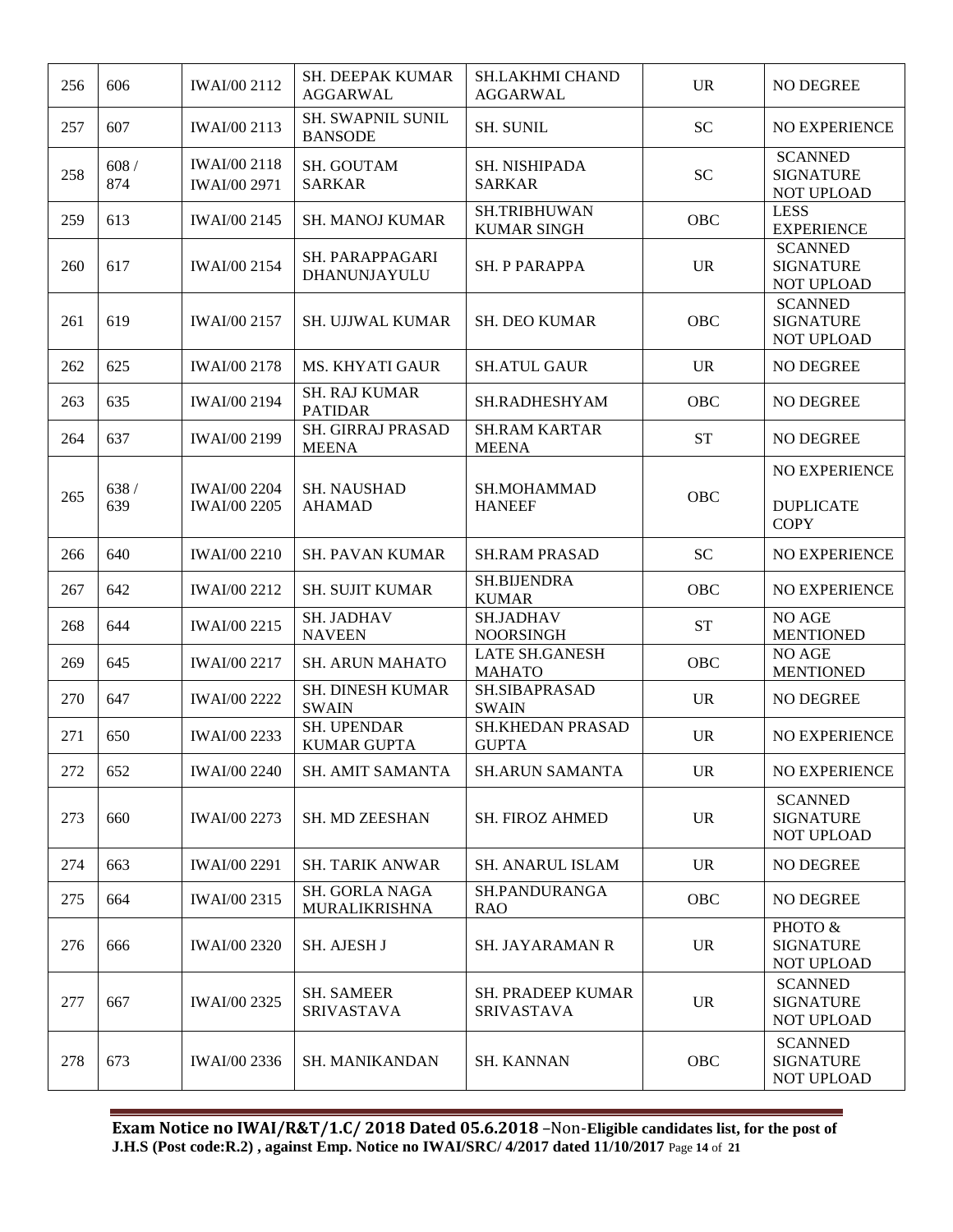| 279 | 675          | <b>IWAI/00 2340</b>                        | <b>SH. SURAJ PAL</b>                      | <b>SH. SHIV DARSHAN</b><br><b>VERMA</b>    | <b>OBC</b>         | <b>NO EXPERIENCE</b>                                                 |
|-----|--------------|--------------------------------------------|-------------------------------------------|--------------------------------------------|--------------------|----------------------------------------------------------------------|
| 280 | 677          | IWAI/00 2343                               | <b>SH. KAUSHIK</b><br><b>NANDY</b>        | <b>SH. MOHAN KUMAR</b><br><b>NANDY</b>     | <b>UR</b>          | PHOTO &<br><b>SIGNATURE</b><br>NOT UPLOAD                            |
| 281 | 678          | <b>IWAI/00 2345</b>                        | <b>SH. GAURAV</b>                         | SH. JOGINDER PAL                           | OBC                | <b>SCANNED</b><br><b>SIGNATURE</b><br>NOT UPLOAD                     |
| 282 | 681          | <b>IWAI/00 2354</b>                        | SH. DAMODAR<br><b>MALIK</b>               | <b>SH. UTTAM MALIK</b>                     | <b>SC</b>          | <b>SCANNED</b><br><b>SIGNATURE</b><br>NOT UPLOAD                     |
| 283 | 682          | IWAI/00 2355                               | <b>SH. AKHIL KUMAR</b><br><b>GAUTAM</b>   | <b>SH. RANDHIR SINGH</b>                   | <b>SC</b>          | <b>NO EXPERIENCE</b>                                                 |
| 284 | 685          | IWAI/00 2359                               | SH. DEBJYOTI<br><b>DUTTA</b>              | SH.DILIP KR DUTTA                          | <b>UR</b>          | <b>NO EXPERIENCE</b>                                                 |
| 285 | 690 /<br>691 | <b>IWAI/00 2382</b><br>IWAI/00 2383        | <b>SH. SURJAN SINGH</b>                   | <b>SH. RAMAUTAR</b><br><b>SINGH</b>        | <b>OBC</b>         | NO DEGREE<br><b>DUPLICATE</b><br><b>COPY</b>                         |
| 286 | 692          | <b>IWAI/00 2384</b>                        | <b>SH. SURENDRA</b><br><b>SINGH</b>       | SH. UMMED PRASAD                           | <b>SC</b>          | <b>SCANNED</b><br><b>SIGNATURE</b><br>NOT UPLOAD                     |
| 287 | 697/<br>712  | <b>IWAI/00 2394</b><br><b>IWAI/00 2438</b> | <b>SH. MIRZA WALI</b><br><b>BAIG</b>      | <b>SH. MIRZA</b><br><b>QUDRATHULLA BAI</b> | <b>UR</b>          | <b>SCANNED</b><br><b>SIGNATURE</b><br>NOT UPLOAD<br><b>DUPLICATE</b> |
| 288 | 698          | <b>IWAI/00 2398</b>                        | SH. KOTHALAM K                            | SH. KARUPPASAMY<br>K                       | OBC                | <b>COPY</b><br>NO DEGREE                                             |
| 289 | 699          | <b>IWAI/00 2400</b>                        | SH. CHETRAM<br><b>MEENA</b>               | SH.MANNALAL<br><b>MEENA</b>                | <b>ST</b>          | <b>NO EXPERIENCE</b>                                                 |
| 290 | 700 /<br>863 | <b>IWAI/00 2402</b><br>IWAI/00 2936        | SH. ADEPU MRUNAL                          | SH. ADEPU SRINIVAS                         | OBC                | <b>SCANNED</b><br><b>SIGNATURE</b><br>NOT UPLOAD                     |
| 291 | 705          | <b>IWAI/00 2419</b>                        | SH. ARIVALAGAN                            | SH.PERIYASAMY                              | OBC                | NO DEGREE                                                            |
| 292 | 706          | <b>IWAI/00 2420</b>                        | <b>SH. DURGESH</b><br><b>KUMAR</b>        | SH. CHANDRAPAL<br><b>SINGH</b>             | OBC                | PHOTO &<br><b>SIGNATURE</b><br><b>NOT UPLOAD</b>                     |
| 293 | 708          | <b>IWAI/00 2428</b>                        | <b>SH. SHIV RAJ MEENA</b>                 | <b>SH.DWARIKA MEENA</b>                    | <b>ST</b>          | NO EXPERIENCE                                                        |
| 294 | 718          | <b>IWAI/00 2450</b>                        | <b>SH. VANAPALLI</b><br><b>ANIL KUMAR</b> | <b>SH. VANAPALLI</b><br><b>RAMARAO</b>     | OBC                | <b>SCANNED</b><br><b>SIGNATURE</b><br>NOT UPLOAD                     |
| 295 | 719          | <b>IWAI/00 2451</b>                        | <b>SH. NAVEEN KUMAR</b><br>$\mathbf Y$    | SH. N YESUPADAM                            | <b>SC</b>          | <b>SCANNED</b><br><b>SIGNATURE</b><br>NOT UPLOAD                     |
| 296 | 723          | <b>IWAI/00 2465</b>                        | <b>SH. TUSHAR</b><br><b>NAMDEV ADE</b>    | <b>SH. NAMDEV</b><br><b>RUPSING ADE</b>    | OBC                | <b>SCANNED</b><br><b>SIGNATURE</b><br>NOT UPLOAD                     |
| 297 | 727          | <b>IWAI/00 2473</b>                        | SH. BHAGAT SINGH<br><b>MEENA</b>          | <b>SH. RAMKHILADI</b>                      | ${\cal S}{\cal T}$ | <b>SCANNED</b><br><b>SIGNATURE</b><br>NOT UPLOAD                     |

**Exam Notice no IWAI/R&T/1.C/ 2018 Dated 05.6.2018** –Non-**Eligible candidates list, for the post of J.H.S (Post code:R.2) , against Emp. Notice no IWAI/SRC/ 4/2017 dated 11/10/2017** Page **15** of **21**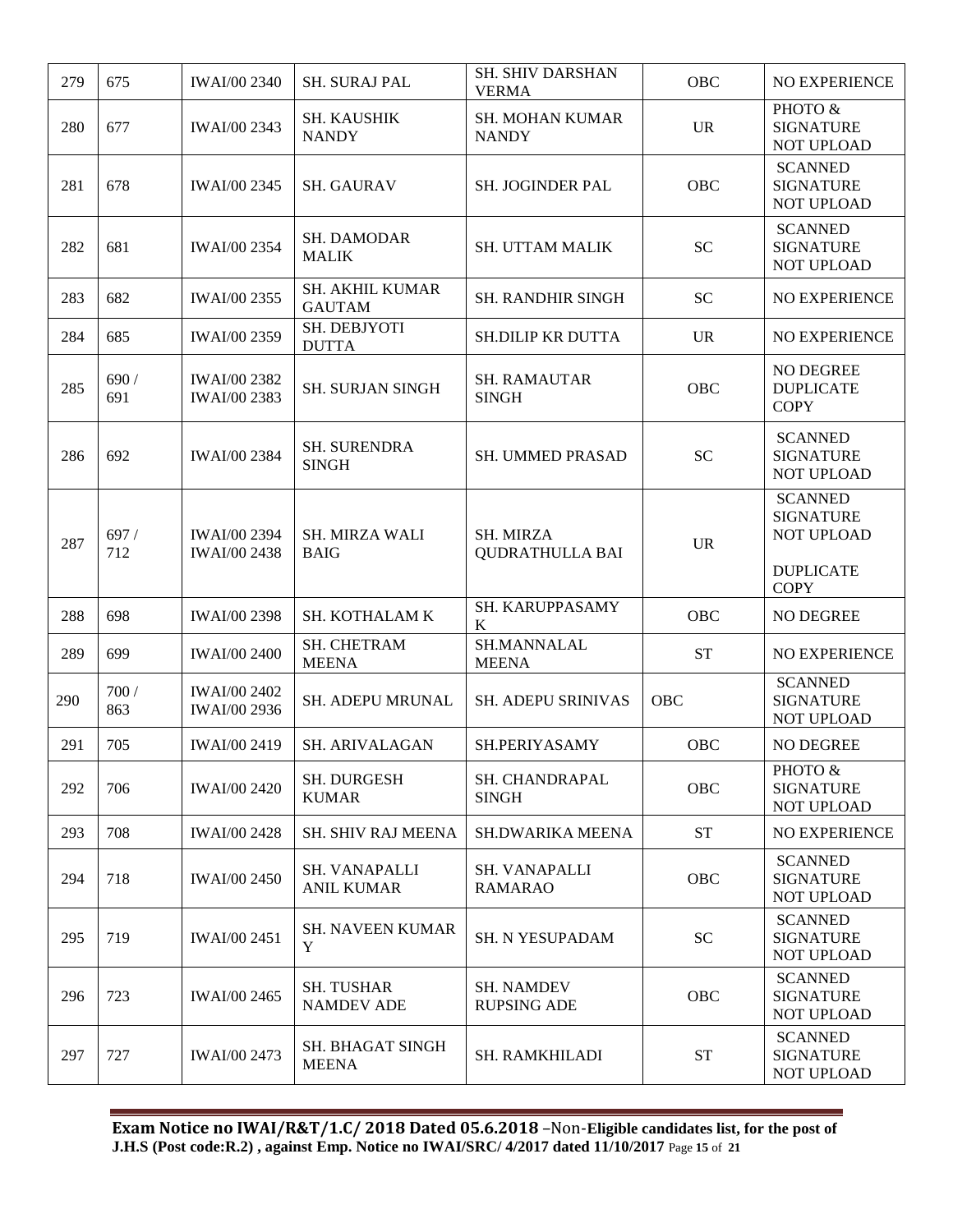| 298 | 729         | <b>IWAI/00 2482</b>                        | <b>SH. PANKAJ KUMAR</b><br><b>MEENA</b>         | <b>SH. MANOHAR LAL</b><br><b>MEENA</b>             | <b>ST</b>  | NO DEGREE                                                                           |
|-----|-------------|--------------------------------------------|-------------------------------------------------|----------------------------------------------------|------------|-------------------------------------------------------------------------------------|
| 299 | 738         | <b>IWAI/00 2507</b>                        | SH. SHUBHAM<br><b>KASHYAP</b>                   | <b>SH. MAHAVEER</b><br><b>SINGH</b>                | OBC        | NO DEGREE                                                                           |
| 300 | 742         | <b>IWAI/00 2514</b>                        | SH. DEBASHISH<br><b>RANAVAINSHAW</b>            | SH. B.B.<br><b>RANAVAISHAW</b>                     | <b>SC</b>  | <b>NO DEGREE</b>                                                                    |
| 301 | 749         | <b>IWAI/00 2532</b>                        | SH. RAILLA KALYAN<br><b>KUMAR</b>               | <b>SH. RAILLA</b><br><b>RAVINDER</b>               | OBC        | <b>NO EXPERIENCE</b>                                                                |
| 302 | 753         | <b>IWAI/00 2552</b>                        | SH. ASHISH<br><b>GOVINDA</b><br><b>LOKHANDE</b> | SH. GOVINDA<br><b>PANDURANG</b><br><b>LOKHANDE</b> | <b>SC</b>  | <b>NO EXPERIENCE</b>                                                                |
| 303 | 762         | <b>IWAI/00 2573</b>                        | SH. HEM RAJ MEENA                               | <b>SH.MEGH RAJ</b><br><b>MEENA</b>                 | <b>ST</b>  | NO DEGREE                                                                           |
| 304 | 767/<br>979 | <b>IWAI/00 2610</b><br><b>IWAI/00 3313</b> | SH. NETRA PAL<br><b>SINGH</b>                   | <b>SH. PREM SINGH</b>                              | OBC        | <b>SCANNED</b><br><b>SIGNATURE</b><br>NOT UPLOAD<br><b>DUPLICATE</b><br><b>COPY</b> |
| 305 | 769         | <b>IWAI/00 2618</b>                        | SH. KRISHAN DUTT<br>YADAV                       | <b>SH.BABU PRASAD</b><br>YADAV                     | OBC        | NO DEGREE                                                                           |
| 306 | 771         | <b>IWAI/00 2621</b>                        | <b>SH. SACHIN KAPOOR</b>                        | <b>SH. YOGRAJ KAPOOR</b>                           | <b>UR</b>  | <b>SCANNED</b><br><b>SIGNATURE</b><br><b>NOT UPLOAD</b>                             |
| 307 | 773         | IWAI/00 2635                               | <b>SH. NITISH KUMAR</b>                         | SH. SATISH PRASAD                                  | <b>OBC</b> | <b>SCANNED</b><br><b>SIGNATURE</b><br>NOT UPLOAD                                    |
| 308 | 774         | <b>IWAI/00 2636</b>                        | SH. VISHWATEJA<br><b>ASHISH DANGETI</b>         | SH. D.V.R.MURTHY                                   | <b>UR</b>  | PHOTO &<br><b>SIGNATURE</b><br>NOT UPLOAD                                           |
| 309 | 775         | <b>IWAI/00 2654</b>                        | <b>SH. ANIRBAN BANIK</b>                        | <b>SH. NIKHIL KUMAR</b><br><b>BANIK</b>            | <b>UR</b>  | <b>SCANNED</b><br><b>SIGNATURE</b><br><b>NOT UPLOAD</b>                             |
| 310 | 776         | IWAI/00 2655                               | <b>SH. ANKUL KUMAR</b>                          | <b>SH. AMAR SINGH</b>                              | <b>SC</b>  | NO EXPERIENCE                                                                       |
| 311 | 780         | <b>IWAI/00 2667</b>                        | SH. GUNJAN KUMAR                                | <b>SH. NAND KISHOR</b><br><b>SINGH</b>             | <b>UR</b>  | <b>NO EXPERIENCE</b>                                                                |
| 312 | 785         | <b>IWAI/00 2682</b>                        | <b>SH. VINAY DWIVEDI</b>                        | <b>SH. RAJKUMAR</b><br><b>DWIVEDI</b>              | <b>UR</b>  | <b>SCANNED</b><br><b>SIGNATURE</b><br>NOT UPLOAD                                    |
| 313 | 789         | <b>IWAI/00 2689</b>                        | <b>MS. RULAN VERMA</b>                          | <b>SH. RAJ KUMAR</b><br><b>VERMA</b>               | OBC        | <b>SCANNED</b><br><b>SIGNATURE</b><br>NOT UPLOAD                                    |
| 314 | 790         | IWAI/00 2693                               | <b>SH. PRANOY BASU</b>                          | <b>SH.PARITOSH BASU</b>                            | <b>SC</b>  | NO DEGREE IN<br><b>CIVIL</b>                                                        |
| 315 | 793         | <b>IWAI/00 2705</b>                        | <b>SH. RAJVEER CHAND</b><br><b>KAUSHIK</b>      | <b>SH.OM PRAKASH</b><br><b>CHAND</b>               | <b>UR</b>  | NO DEGREE                                                                           |
| 316 | 795         | IWAI/00 2717                               | <b>SH. PREM GAUTAM</b><br><b>SAPKALE</b>        | SH.GAUTAM<br><b>TULSHIRAM</b><br><b>SAPKALE</b>    | <b>SC</b>  | <b>SCANNED</b><br><b>SIGNATURE</b><br>NOT UPLOAD                                    |
| 317 | 796         | <b>IWAI/00 2718</b>                        | <b>SH. RAHUL</b><br><b>DHANGAR</b>              | <b>SH. MANGILAL</b><br><b>DHANGAR</b>              | OBC        | PHOTO &<br><b>SIGNATURE</b><br>NOT UPLOAD                                           |
| 318 | 797         | <b>IWAI/00 2726</b>                        | <b>SH. SAROJ KUMARI</b>                         | SH. DUL DAN<br><b>CHARAN</b>                       | OBC        | NO DEGREE                                                                           |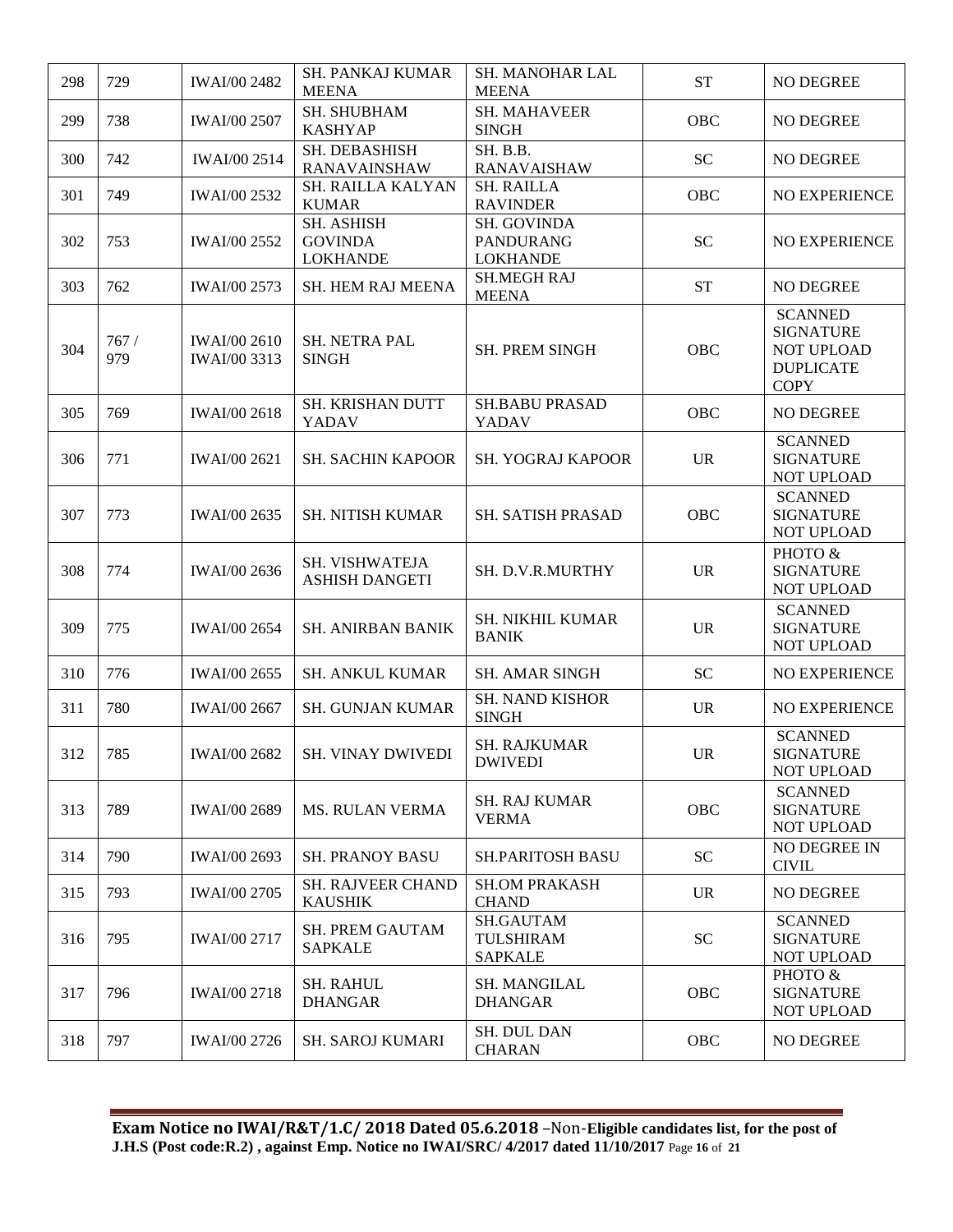| 319 | 798 /<br>799  | IWAI/00 2731<br><b>IWAI/00 2732</b>        | <b>SH. ARUMUGAM M</b>                           | <b>SH. MURUGAN</b>                         | <b>SC</b>               | <b>DUPLICATE</b><br><b>COPY</b>                         |
|-----|---------------|--------------------------------------------|-------------------------------------------------|--------------------------------------------|-------------------------|---------------------------------------------------------|
| 320 | 802           | IWAI/00 2736                               | <b>SH. ARUN KUMAR</b>                           | <b>SH. SITA RAM</b>                        | OBC                     | NO EXPERIENCE                                           |
| 321 | 803           | <b>IWAI/00 2749</b>                        | SH. SHUBHAM<br><b>HANMANT</b><br><b>GORTYAL</b> | <b>SH. HANMANT</b><br>NARAYAN GORTYAL      | <b>UR</b>               | <b>SCANNED</b><br><b>SIGNATURE</b><br><b>NOT UPLOAD</b> |
| 322 | 806           | <b>IWAI/00 2754</b>                        | SH. YUDHISTHIRA<br><b>PRADHAN</b>               | SH. JOGINATH<br><b>PRADHAN</b>             | EX<br><b>SERVICEMAN</b> | <b>OVER AGE</b>                                         |
| 323 | 808           | <b>IWAI/00 2760</b>                        | SH. KIRODI LAL<br><b>MEENA</b>                  | SH. BADARI LAL<br><b>MEENA</b>             | <b>ST</b>               | NO EXPERIENCE                                           |
| 324 | 809           | <b>IWAI/00 2761</b>                        | <b>SH. NENAVATH</b><br><b>ASHOK</b>             | <b>SH. N RAMULU</b>                        | <b>ST</b>               | <b>SCANNED</b><br><b>SIGNATURE</b><br>NOT UPLOAD        |
| 325 | 814           | <b>IWAI/00 2779</b>                        | <b>SH. PRAMOD</b><br><b>KUMAR</b>               | <b>SH. SUKHARI</b><br><b>PRASAD</b>        | OBC                     | NO DEGREE                                               |
| 326 | 817           | <b>IWAI/00 2785</b>                        | <b>SH. NAFEES JAVED</b>                         | <b>SH. ZAFAR JAVED</b><br><b>KHAN</b>      | <b>UR</b>               | <b>NO DEGREE</b>                                        |
| 327 | 818           | <b>IWAI/00 2789</b>                        | <b>SH. BRAJASUNDAR</b><br><b>CHATTERJEE</b>     | SH. PURANJAY<br><b>CHATTERJEE</b>          | <b>UR</b>               | <b>SCANNED</b><br><b>SIGNATURE</b><br><b>NOT UPLOAD</b> |
| 328 | 819           | <b>IWAI/00 2790</b>                        | SH. ARKABRATA<br><b>PAUL</b>                    | SH. SUBRATA PAUL                           | <b>UR</b>               | <b>SCANNED</b><br><b>SIGNATURE</b><br>NOT UPLOAD        |
| 329 | 820 /<br>1204 | <b>IWAI/00 3842</b><br>IWAI/00 2793        | <b>SH. SANJAY KUMAR</b><br><b>MEENA</b>         | SH. GIRDHARI LAL<br><b>MEENA</b>           | <b>ST</b>               | NO EXPERIENCE                                           |
| 330 | 822           | <b>IWAI/00 2829</b>                        | SH. SHASHANK<br><b>AGRAHARI</b>                 | <b>SH. SHYAM SUNDAR</b><br><b>AGRAHARI</b> | <b>UR</b>               | <b>SCANNED</b><br><b>SIGNATURE</b><br>NOT UPLOAD        |
| 331 | 827           | <b>IWAI/00 2843</b>                        | SH. CHANCHAL<br><b>BHARDWAJ</b>                 | SH. DINESH KUMAR<br><b>SHARMA</b>          | <b>UR</b>               | NO EXPERIENCE                                           |
| 332 | 830           | <b>IWAI/00 2851</b>                        | <b>SH. VIJAY KUMAR</b>                          | SH. VISHAMBHAR<br><b>DAYAL</b>             | OBC                     | NO EXPERIENCE                                           |
| 333 | 831           | IWAI/00 2853                               | <b>SH. PRATIK KUMAR</b><br><b>GOYAL</b>         | <b>SH. VIJAY KUMAR</b><br><b>GOYAL</b>     | <b>UR</b>               | NO DEGREE                                               |
| 334 | 837/<br>1024  | <b>IWAI/00 2881</b><br><b>IWAI/00 3417</b> | SH. JAY PRAKASH<br><b>KUSHAWAHA</b>             | SH. RAMANANAD<br><b>KUSHAWAHA</b>          | OBC                     | NO EXPERIENCE                                           |
| 335 | 848           | <b>IWAI/00 2906</b>                        | <b>SH. PUNEET</b><br><b>AGGARWAL</b>            | <b>SH. SANJAY</b><br><b>AGGARWAL</b>       | <b>UR</b>               | <b>SCANNED</b><br><b>SIGNATURE</b><br>NOT UPLOAD        |
| 336 | 857           | <b>IWAI/00 2930</b>                        | <b>SH. K HARISH</b><br><b>KALYAN</b>            | SH. S KALYANA<br><b>SUNDARA MOORTHY</b>    | <b>OBC</b>              | NO DEGREE                                               |
| 337 | 862           | <b>IWAI/00 2935</b>                        | <b>SH. SHRIJESH</b>                             | SH. CHAITANAYA                             | <b>UR</b>               | <b>SCANNED</b><br><b>SIGNATURE</b><br>NOT UPLOAD        |
| 338 | 865           | <b>IWAI/00 2940</b>                        | <b>SH. MANOJ KUMAR</b>                          | SH. FULCHAND<br><b>MANDAL</b>              | <b>ST</b>               | NO DEGREE                                               |
| 339 | 867           | <b>IWAI/00 2944</b>                        | <b>SH. HUKAM RAJ</b><br><b>MEENA</b>            | <b>SH. RAMSWAROOP</b><br><b>MEENA</b>      | <b>ST</b>               | <b>SCANNED</b><br><b>SIGNATURE</b><br>NOT UPLOAD        |
| 340 | 876           | <b>IWAI/00 2981</b>                        | <b>SH. ANAND S</b>                              | <b>SH. SADANANDAN B</b>                    | <b>OBC</b>              | NO DEGREE                                               |

**Exam Notice no IWAI/R&T/1.C/ 2018 Dated 05.6.2018** –Non-**Eligible candidates list, for the post of J.H.S (Post code:R.2) , against Emp. Notice no IWAI/SRC/ 4/2017 dated 11/10/2017** Page **17** of **21**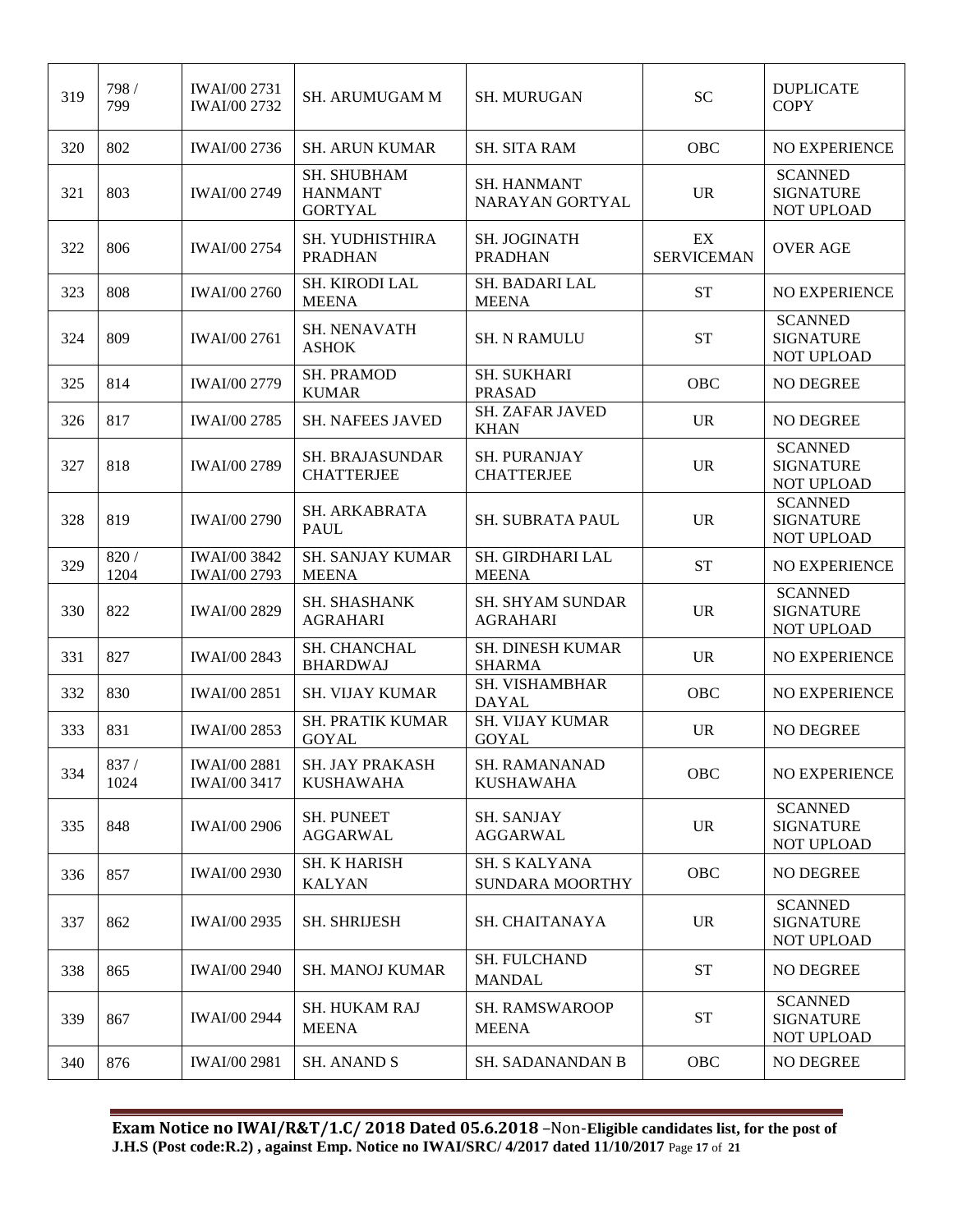| 341 | 877                           | <b>IWAI/00 2985</b>                                                 | <b>SH. ASHEESH</b><br><b>KUMAR VERMA</b>  | SH. DHARAM PAL<br><b>SINGH</b>            | <b>SC</b>                | NO DEGREE                                                                        |
|-----|-------------------------------|---------------------------------------------------------------------|-------------------------------------------|-------------------------------------------|--------------------------|----------------------------------------------------------------------------------|
| 342 | 879                           | IWAI/00 2992                                                        | <b>SH. ANIL</b><br><b>CHOUDHARY</b>       | SH. BALBIR SINGH<br><b>CHOUDHARY</b>      | <b>UR</b>                | NO EXPERIENCE                                                                    |
| 343 | 880                           | <b>IWAI/00 2993</b>                                                 | SH. NAYAN KISHORE<br><b>GIRI</b>          | <b>SH. BIRESH</b><br><b>CHANDRA GIRI</b>  | OBC                      | <b>SCANNED</b><br><b>SIGNATURE</b><br><b>NOT UPLOAD</b>                          |
| 344 | 889                           | <b>IWAI/00 3009</b>                                                 | <b>SH. SHREE</b><br><b>BHAGWAN SINGH</b>  | <b>SH. MALIK SINGH</b>                    | EX-<br><b>SERVICEMEN</b> | NO DEGREE IN<br><b>CIVIL</b>                                                     |
| 345 | 891                           | <b>IWAI/00 3019</b>                                                 | SH.B.<br><b>POORNACHANDER</b>             | <b>SH. R.BASKAR</b>                       | <b>SC</b>                | NO DEGREE IN<br><b>CIVIL</b>                                                     |
| 346 | 893                           | <b>IWAI/00 3027</b>                                                 | SH. UMAKANTA<br><b>DALAI</b>              | <b>SH. PARESH</b><br><b>CHANDRA DALAI</b> | <b>SC</b>                | <b>NO DEGREE</b>                                                                 |
| 347 | 894                           | <b>IWAI/00 3031</b>                                                 | MS. NEETHU<br><b>JAYAPRAKASH</b>          | SH. A B<br><b>JAYAPRAKASH</b>             | OBC                      | NO DEGREE                                                                        |
| 348 | 899                           | <b>IWAI/00 3051</b>                                                 | SH. MANISH KUMAR<br><b>MSIHRA</b>         | <b>MANOJ KUMAR</b><br><b>MISHRA</b>       | <b>UR</b>                | N <sub>O</sub><br>DEGREE/DIPLO<br><b>MA IN CIVIL</b>                             |
| 349 | 901                           | <b>IWAI/00 3058</b>                                                 | <b>SH. SUBASH</b><br><b>CHANDRA SETHY</b> | SH. AKSHAYA SETHY                         | <b>SC</b>                | <b>SCANNED</b><br><b>SIGNATURE</b><br><b>NOT UPLOAD</b>                          |
| 350 | 905                           | <b>IWAI/00 3069</b>                                                 | <b>SH. KUMKUJ</b>                         | <b>SH. NUMKUJ</b>                         | <b>UR</b>                | PHOTO NOT<br><b>UPLOAD</b>                                                       |
| 351 | 911                           | <b>IWAI/00 3110</b>                                                 | SH. GUMMADI NAGU                          | <b>SH. G SRINIVASA</b><br><b>RAO</b>      | OBC                      | <b>SCANNED</b><br><b>SIGNATURE</b><br>NOT UPLOAD                                 |
| 352 | 920                           | IWAI/00 3166                                                        | SH. MAYUR ASHOK<br><b>UGALE</b>           | <b>SH. ASHOK</b><br>YASHWANT UGALE        | <b>OBC</b>               | NO DEGREE                                                                        |
| 353 | 921                           | <b>IWAI/00 3168</b>                                                 | <b>SH. ANKUR SASMAL</b>                   | <b>SH. ARUN KUMAR</b><br><b>SASMAL</b>    | <b>UR</b>                | <b>NO DEGREE</b>                                                                 |
| 354 | 922/<br>923                   | <b>IWAI/00 3178</b><br><b>IWAI/00 3179</b>                          | MS. PRIYA                                 | <b>SH. VINOD KUMAR</b>                    | <b>UR</b>                | NO DEGREE IN<br><b>CIVIL</b><br><b>DUPLICATE</b><br><b>COPY</b>                  |
| 355 | 926                           | <b>IWAI/00 3201</b>                                                 | <b>SH. ACQUINAS</b><br>PRAVEEN RAJ        | <b>SH. AROKIARAJ</b><br><b>SUKUMAR</b>    | <b>OBC</b>               | NO DEGREE IN<br><b>CIVIL</b>                                                     |
| 356 | 927/<br>928                   | <b>IWAI/00 3207</b><br><b>IWAI/00 3208</b>                          | SH. DEVESH<br><b>PACHAURI</b>             | SH. JETENDRA<br><b>KUMAR PACHAURI</b>     | <b>UR</b>                | PHOTO &<br><b>SINGNATURE</b><br>NOT UPLOAD<br><b>DUPLICATE</b><br><b>COPY</b>    |
| 357 | 929/<br>930 /<br>931 /<br>933 | IWAI/00 3209<br><b>IWAI/00 3210</b><br>IWAI/00 3211<br>IWAI/00 3213 | <b>SH. TARUN KUMAR</b>                    | SH. SUBHASH CHAND                         | <b>OBC</b>               | NO DEGREE /<br><b>DUPLICATE</b><br><b>COPY</b><br>/ NO DEGREE IN<br><b>CIVIL</b> |

**Exam Notice no IWAI/R&T/1.C/ 2018 Dated 05.6.2018** –Non-**Eligible candidates list, for the post of J.H.S (Post code:R.2) , against Emp. Notice no IWAI/SRC/ 4/2017 dated 11/10/2017** Page **18** of **21**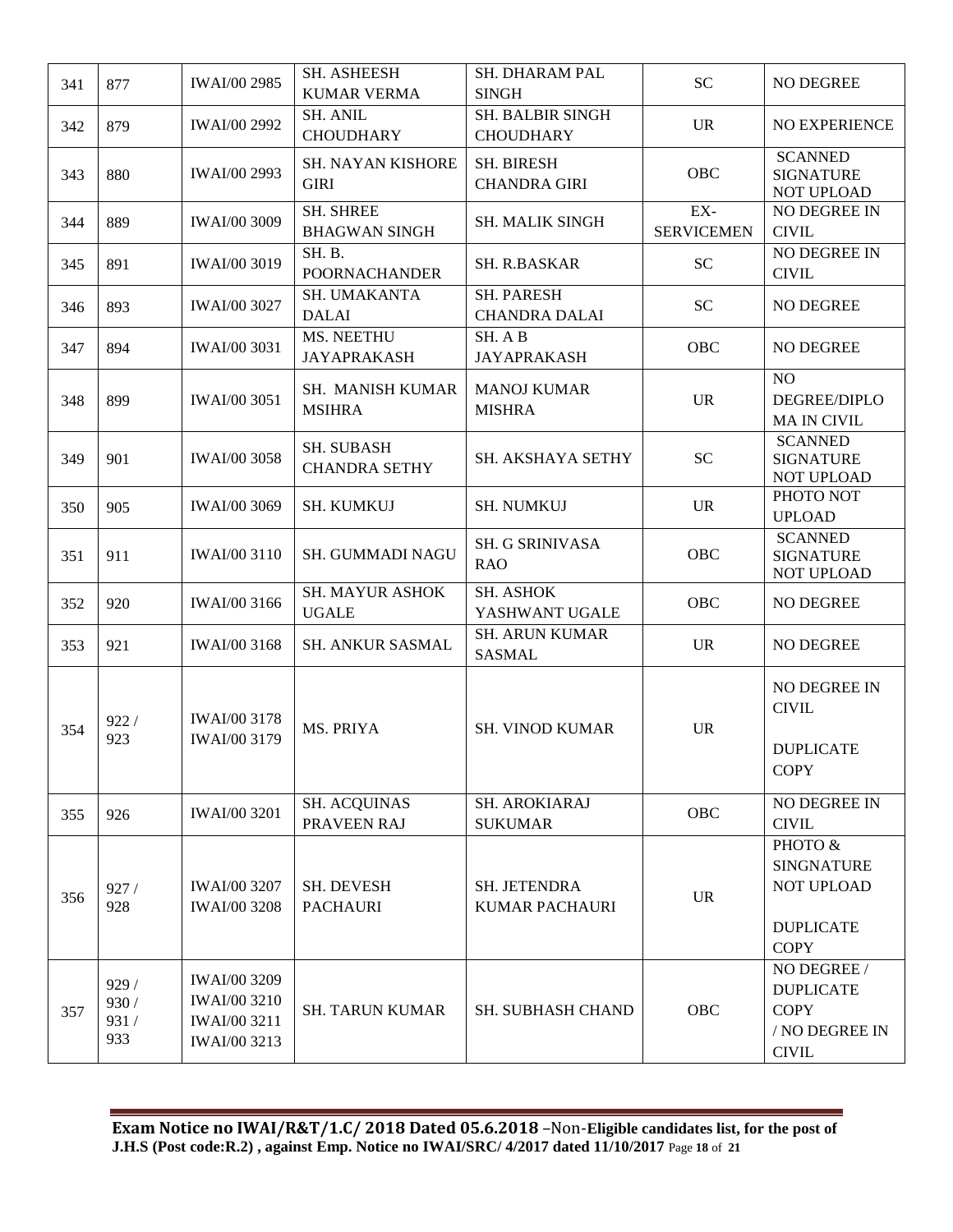| 358 | 937                    | <b>IWAI/00 3224</b>                                               | <b>SH. VIPIN GAJANAN</b><br><b>DARSHANWAR</b> | SH. GAJANAN<br><b>DARSHANWAR</b>            | <b>SC</b> | <b>SCANNED</b><br><b>SIGNATURE</b><br><b>NOT UPLOAD</b>                                    |
|-----|------------------------|-------------------------------------------------------------------|-----------------------------------------------|---------------------------------------------|-----------|--------------------------------------------------------------------------------------------|
| 359 | 964/<br>965            | IWAI/00 3285<br>IWAI/00 3286                                      | SH. MAHENDRA PAL                              | <b>SH. HARI PRASAD</b>                      | <b>SC</b> | <b>SCANNED</b><br><b>SIGNATURE</b><br><b>NOT UPLOAD</b><br><b>DUPLICATE</b><br><b>COPY</b> |
| 360 | 966                    | IWAI/00 3287                                                      | <b>SH. BALJINDER</b><br><b>SINGH</b>          | SH. JASWANT RAI                             | <b>SC</b> | NO DEGREE                                                                                  |
| 362 | 968                    | IWAI/00 3291                                                      | SH. RISHIKESH<br><b>MEENA</b>                 | <b>SH. RAMRAJ MEENA</b>                     | <b>ST</b> | <b>SCANNED</b><br><b>SIGNATURE</b><br>NOT UPLOAD                                           |
| 363 | 987                    | <b>IWAI/00 3334</b>                                               | <b>SH. KARRI</b><br><b>BALARAM</b>            | <b>SH. KARRI</b><br>TRIMURTHULU             | OBC       | <b>NO EXPERIENCE</b>                                                                       |
| 364 | 989                    | IWAI/00 3337                                                      | SH. VAVITI KALVA<br>VENKATARAMANA             | <b>SH. V JAYANNA</b>                        | OBC       | <b>SCANNED</b><br><b>SIGNATURE</b><br><b>NOT UPLOAD</b>                                    |
| 365 | 992                    | <b>IWAI/00 3343</b>                                               | <b>SH. DIVYESH</b><br><b>SHARMA</b>           | <b>SH. KUNWAR PAL</b><br><b>SHARMA</b>      | <b>UR</b> | <b>SCANNED</b><br><b>SIGNATURE</b><br>NOT UPLOAD                                           |
| 366 | 995                    | <b>IWAI/00 3349</b>                                               | SH. GOVINDARAJAN<br>SN                        | <b>SH. NAGANATHAN S</b><br>V                | OBC       | <b>SCANNED</b><br><b>SIGNATURE</b><br>NOT UPLOAD                                           |
| 367 | 1002                   | <b>IWAI/00 3380</b>                                               | <b>MS. REETA MEENA</b>                        | <b>SH. SHIVCHARAN</b><br><b>MEENA</b>       | <b>ST</b> | <b>SCANNED</b><br><b>SIGNATURE</b><br><b>NOT UPLOAD</b>                                    |
| 368 | 1004                   | IWAI/00 3385                                                      | <b>SH. ABDUL WAHID</b>                        | <b>SH. ABDUL LATIF</b>                      | OBC       | NO DEGREE                                                                                  |
| 369 | 1005/<br>1008          | <b>IWAI/00 3388</b><br>IWAI/00 3392                               | SH. NIKHIL KUMAR                              | SH. MAHESHWAR<br><b>BHAGAT</b>              | OBC       | NO DEGREE<br><b>SCANNED</b><br><b>SIGNATURE</b><br>NOT UPLOAD                              |
| 370 | 1006                   | <b>IWAI/00 3390</b>                                               | <b>SH. ROHIT SINGH</b>                        | <b>SH. SURENDRA</b><br><b>KUMAR KATIYAR</b> | OBC       | <b>SCANNED</b><br><b>SIGNATURE</b><br>NOT UPLOAD                                           |
| 371 | 1007/<br>1010          | <b>IWAI/00 3391</b><br>IWAI/00 3394                               | <b>SH. BARUPATI</b><br><b>SURESH</b>          | <b>SH. BARUPATI</b><br><b>KOMURAIAH</b>     | OBC       | NO EXPERIENCE                                                                              |
| 372 | 1013/<br>1014          | <b>IWAI/00 3401</b><br><b>IWAI/00 3402</b>                        | <b>SH. RAVI PAL</b>                           | <b>SH. RAMESH</b><br><b>CHANDRA</b>         | OBC       | <b>NO DEGREE</b>                                                                           |
| 373 | 1020/<br>1021/<br>1022 | <b>IWAI/00 3409</b><br><b>IWAI/00 3410</b><br><b>IWAI/00 3411</b> | SH.<br><b>PRAVEENKUMAR</b><br><b>PATTIKA</b>  | <b>SH. LAXMAIAH</b>                         | <b>ST</b> | <b>SCANNED</b><br><b>SIGNATURE</b><br><b>NOT UPLOAD</b><br><b>DUPLICATE</b><br><b>COPY</b> |
| 374 | 1025                   | <b>IWAI/00 3421</b>                                               | SH. BHANDARI<br><b>DEEPKUMAR</b>              | SH. BHANDARI<br><b>SHANKAR</b>              | OBC       | <b>SCANNED</b><br><b>SIGNATURE</b><br>NOT UPLOAD                                           |
| 375 | 1035/<br>1037          | <b>IWAI/00 3447</b><br><b>IWAI/00 3449</b>                        | SH. DEEPAK KUMAR                              | <b>SH. BANARSI DASS</b>                     | OBC       | NO DEGREE                                                                                  |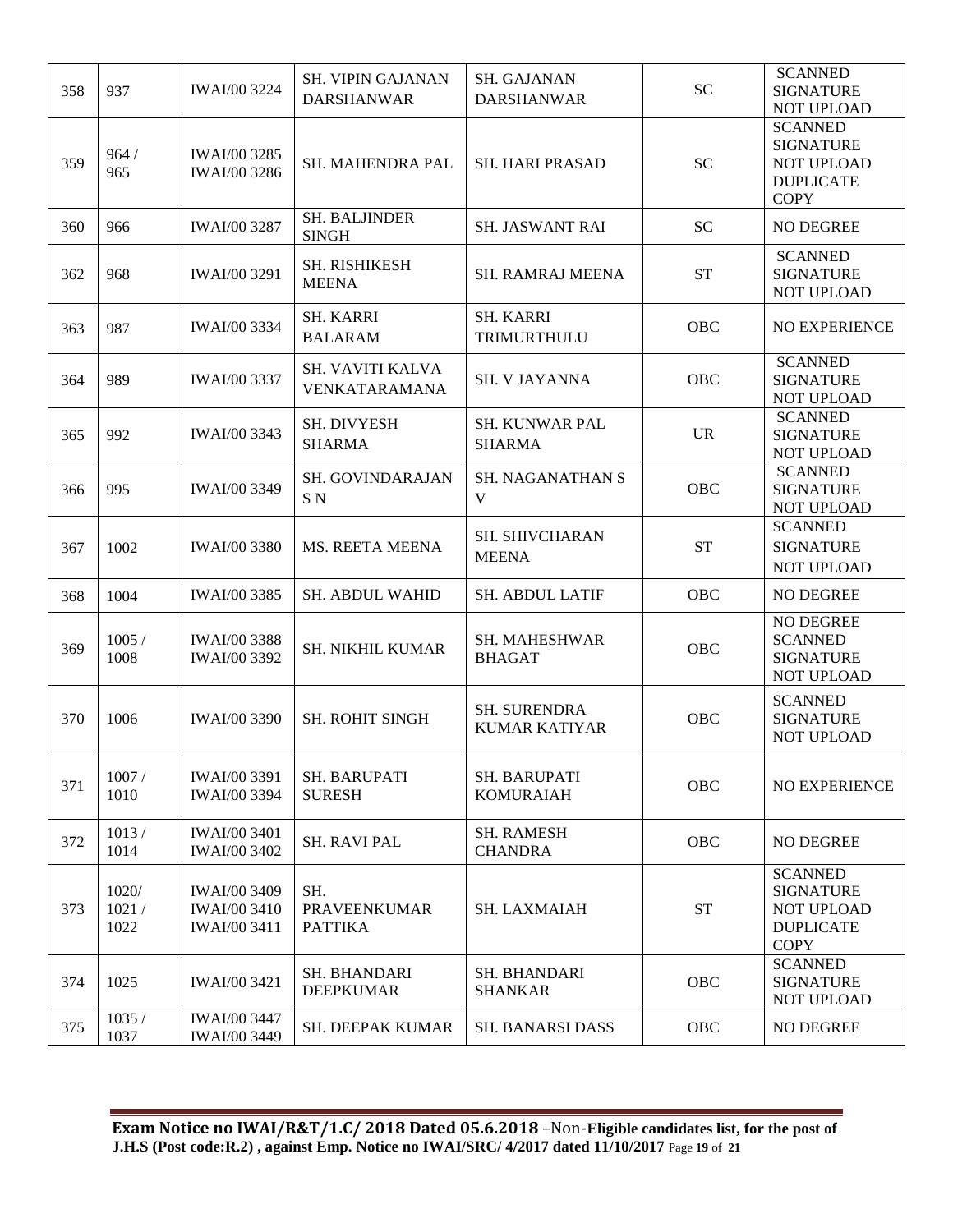| 376 | 1036          | <b>IWAI/00 3448</b>                        | <b>SH. AKHILESH</b><br><b>KUMAR</b>                                | <b>SH. RAJENDRA</b><br><b>SHARMA</b>              | OBC       | <b>NO EXPERIENCE</b>                                    |
|-----|---------------|--------------------------------------------|--------------------------------------------------------------------|---------------------------------------------------|-----------|---------------------------------------------------------|
| 377 | 1042          | <b>IWAI/00 3465</b>                        | SH. DHUNIYAN<br><b>MOHD KASFUR</b><br>RAHMAN YAHYA<br><b>NOORI</b> | <b>SH. MOHD YAHYA</b><br><b>NOORI</b>             | <b>UR</b> | <b>NO DEGREE</b>                                        |
| 378 | 1047          | <b>IWAI/00 3475</b>                        | <b>MS. A NEEHARIKA</b>                                             | <b>SH. A RAJKUMAR</b>                             | <b>SC</b> | <b>SCANNED</b><br><b>SIGNATURE</b><br><b>NOT UPLOAD</b> |
| 379 | 1048          | <b>IWAI/00 3477</b>                        | <b>SH. SUDHIR PARTAP</b><br><b>SINGH</b>                           | SH. KISHNARAM<br><b>DARA</b>                      | <b>UR</b> | <b>NO DEGREE</b>                                        |
| 380 | 1055          | <b>IWAI/00 3496</b>                        | SH. SOUGATA<br><b>MAHATO</b>                                       | <b>SH. MADHUSUDAN</b><br><b>MAHATO</b>            | OBC       | <b>SCANNED</b><br><b>SIGNATURE</b><br>NOT UPLOAD        |
| 381 | 1056/<br>1089 | <b>IWAI/00 3505</b><br><b>IWAI/00 3578</b> | <b>SH. EARLA</b><br><b>SRIKANTH</b>                                | <b>SH. E SANJEEVARAO</b>                          | OBC       | <b>NO DEGREE</b>                                        |
| 382 | 1057          | <b>IWAI/00 3506</b>                        | SH. BALKRISHAN<br><b>MEENA</b>                                     | <b>SH. RAM RATAN</b><br><b>MEENA</b>              | <b>ST</b> | <b>SCANNED</b><br><b>SIGNATURE</b><br>NOT UPLOAD        |
| 383 | 1064          | <b>IWAI/00 3520</b>                        | SH. BOMMI REDDY<br><b>VISHNUVARDHAN</b><br><b>REDDY</b>            | SH. BOMMI REDDY<br>DASARADHA RAMI<br><b>REDDY</b> | <b>UR</b> | <b>SCANNED</b><br><b>SIGNATURE</b><br>NOT UPLOAD        |
| 384 | 1071          | <b>IWAI/00 3536</b>                        | SH. SANTHOSH NAIK<br>S                                             | <b>SH. SHANKRA NAIK</b>                           | <b>SC</b> | NO DEGREE                                               |
| 385 | 1073/<br>1074 | <b>IWAI/00 3538</b><br><b>IWAI/00 3539</b> | SH.<br><b>MOGATHALAVIKRA</b><br>M                                  | SH.<br><b>MOGATHALAVIKRA</b><br>M                 | OBC       | <b>NO EXPERIENCE</b><br><b>DUPLICATE</b><br><b>COPY</b> |
| 386 | 1078          | <b>IWAI/00 3559</b>                        | <b>SH. RAJESH KUMAR</b><br><b>GUPTA</b>                            | <b>SH. BALRAM</b>                                 | <b>UR</b> | <b>NO DEGREE</b>                                        |
| 387 | 1081/<br>1083 | <b>IWAI/00 3567</b><br>IWAI/00 3569        | <b>SH. VIJENDRA</b><br><b>KUMAR MEENA</b>                          | <b>SH. MAIDA RAM</b><br><b>MEENA</b>              | <b>ST</b> | <b>NO DEGREE</b>                                        |
| 388 | 1084          | <b>IWAI/00 3571</b>                        | MS. GADEPALLI<br><b>VENKATA RAMA</b><br><b>ANURADHIKA</b>          | SH. GADEPALLI VK<br><b>RAO</b>                    | <b>UR</b> | <b>SCANNED</b><br><b>SIGNATURE</b><br><b>NOT UPLOAD</b> |
| 389 | 1085          | <b>IWAI/00 3572</b>                        | <b>SH. LALOO KUMAR</b>                                             | <b>SH. SURESH MAHTO</b>                           | OBC       | NO EXPERIENCE                                           |
| 390 | 1086/<br>1087 | <b>IWAI/00 3573</b><br>IWAI/00 3575        | <b>SH. RAJKESH MEENA</b>                                           | SH. HEERA LAL<br><b>MEENA</b>                     | <b>ST</b> | NO EXPERIENCE<br><b>DUPLICATE</b><br><b>COPY</b>        |
| 391 | 1088          | IWAI/00 3576                               | <b>SH. PRAVEEN</b><br><b>KUMAR N</b>                               | SH.<br>NARAYANASAMY                               | OBC       | NO DEGREE                                               |
| 392 | 1090          | <b>IWAI/00 3580</b>                        | <b>SH. RAVI KUMAR</b><br>YADAV                                     | SH. BABURAM<br>YADAV                              | OBC       | NO EXPERIENCE                                           |